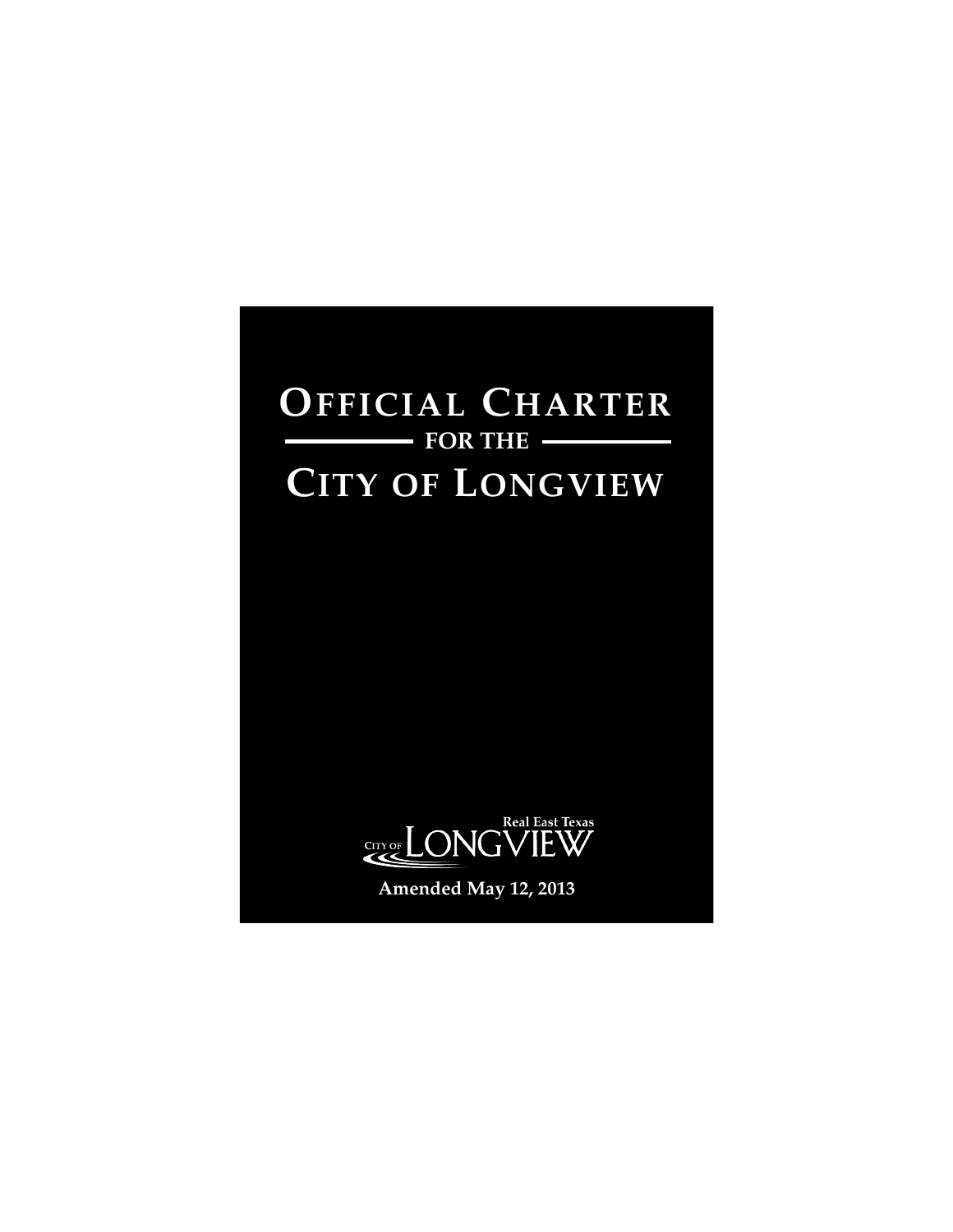## **City Charter Table of Contents**

## **Click on desired heading for more information**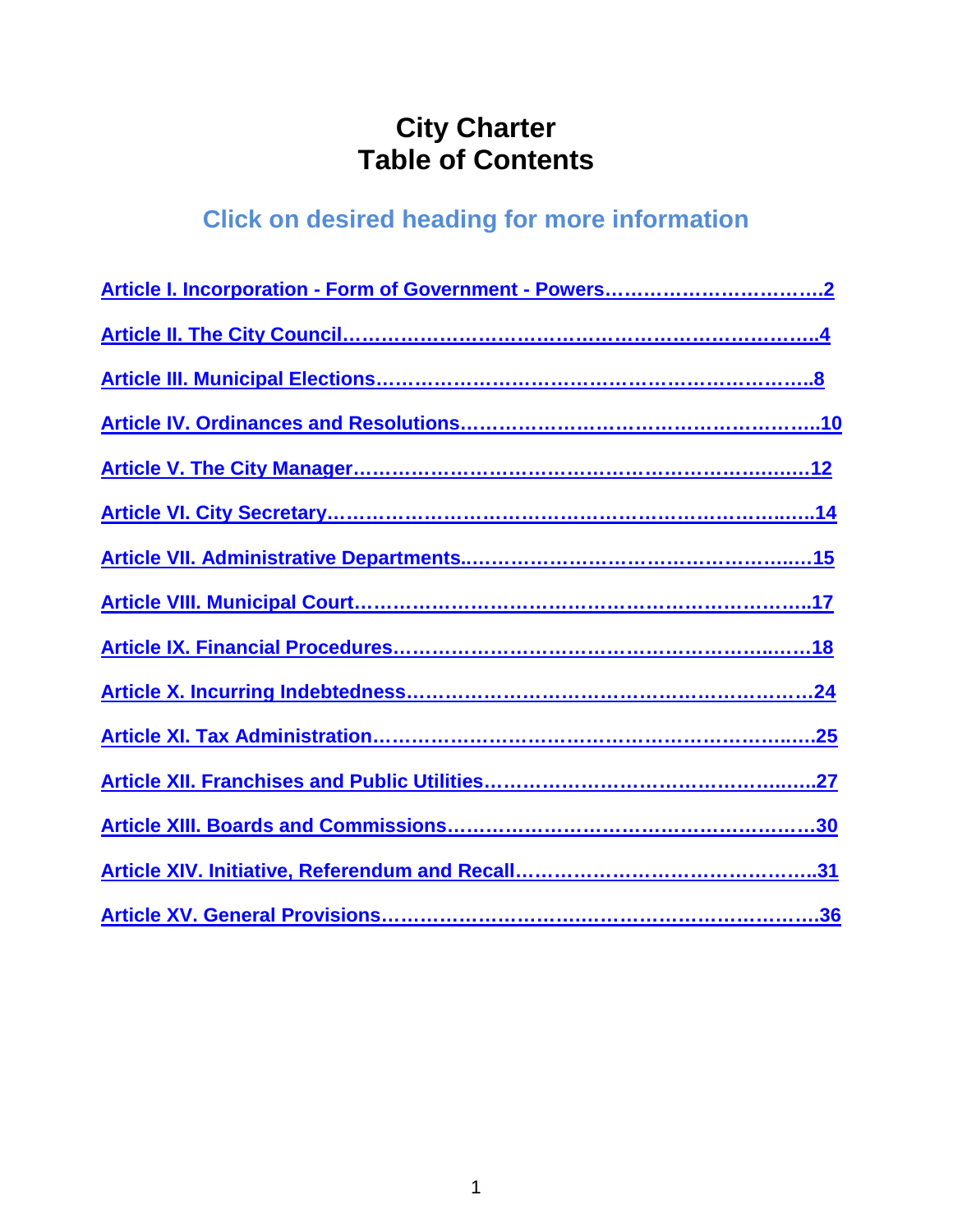## <span id="page-2-0"></span>**ARTICLE I. INCORPORATION – FORM OF GOVERNMENT – POWERS**

#### **Section 1.01. Incorporation.**

The inhabitants of the City of Longview, within the corporate limits as now established or as hereafter established in the manner provided by law, shall continue to be a municipal body politic and corporate in perpetuity under the name of the "City of Longview."

#### **Section 1.02. Form of government.**

The municipal government provided by this Charter shall be known as the "Council-Manager" form of government. Pursuant to its provisions and subject only to the limitations imposed by the state constitution and by this Charter all powers of the city shall be vested in an elective City Council which shall enact local legislation, adopt budgets, determine policies, and appoint the City Manager, who shall execute the laws and administer the government of the city.

#### **Section 1.03. Powers of the city.**

The city shall have all powers possible for a city to have under the constitution and laws of this state, as fully and completely as though they were specifically enumerated in this Charter. All such powers, whether expressed or implied, shall be exercised and enforced in the manner prescribed by this Charter, and, when not prescribed herein, in such manner as may be provided by ordinance or resolution of the Council of the City of Longview.

The enumeration of particular powers in this Charter shall not be held or deemed to be exclusive, but in addition to the powers enumerated herein, implied thereby or appropriate to the exercise thereof, the city may have and shall exercise all other powers which, under the Constitution of the State of Texas, it would be competent for the Charter specifically to enumerate. The City of Longview shall have and exercise all the powers conferred upon cities by what is known as the home rule amendment to the Constitution of the State of Texas and the enabling act and all other laws passed or which may hereafter be passed by the legislature in relation to such matters.

The City of Longview may exercise any of its powers or perform any of its functions, and may participate in the financing thereof, jointly or in cooperation, by contract or otherwise with the government of Texas or any agency thereof, or with the federal government or any agency thereof, or with the government of any county, city, or political subdivision to accomplish any lawful municipal purpose.

## **Section 1.04. City limits; extension of boundaries.**

(a) The boundaries of the City of Longview shall be the same as have heretofore been established, as of this date, which boundaries are more fully set out on an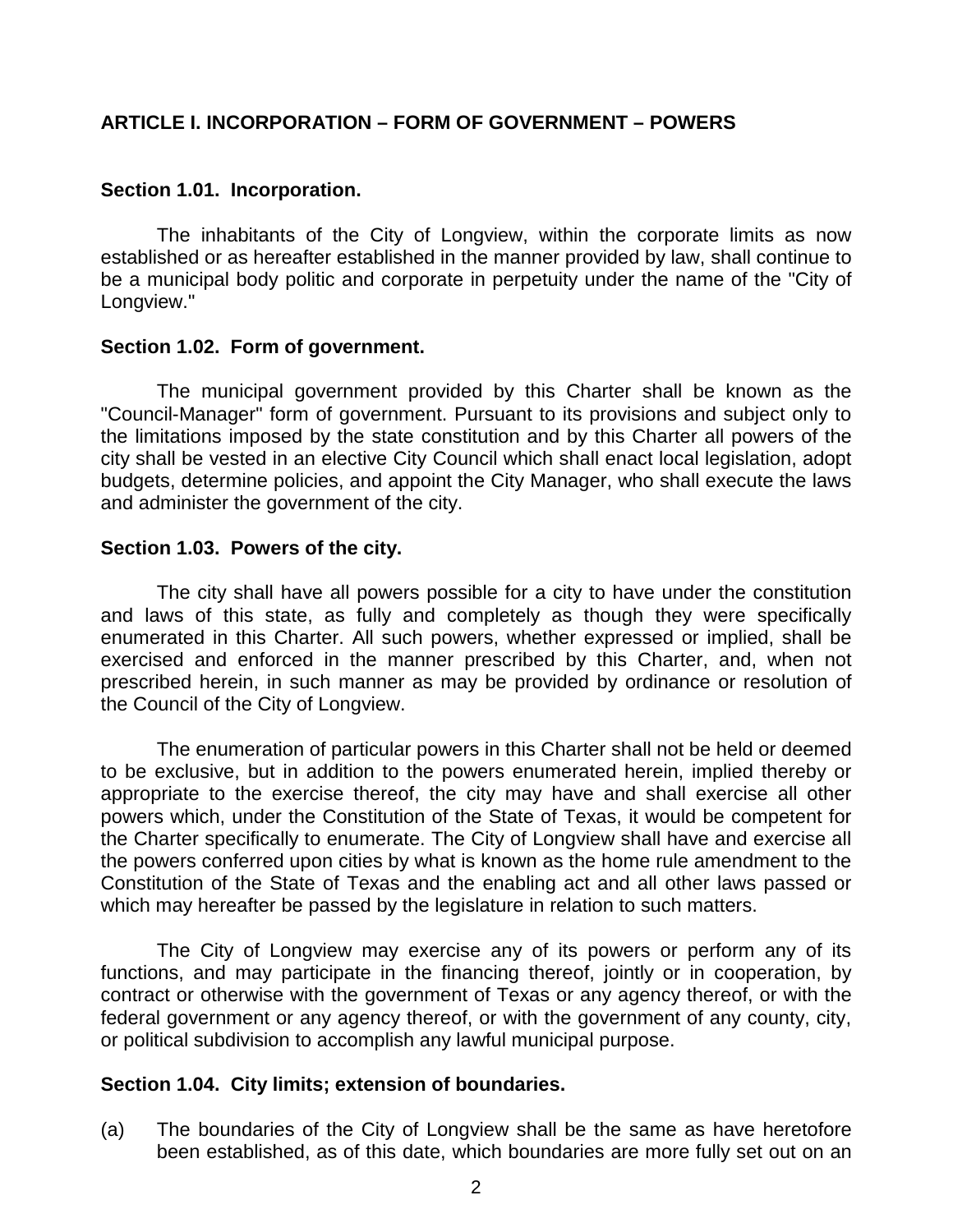official map recorded in the city to be kept in the office of the City Secretary and City Engineer, and here referred to for a more complete description.

- (b) The boundaries may be altered by extension through annexation or contraction through disannexation by the procedures set forth in this Charter and Chapter 43 of the Texas Local Government Code, as amended, or as otherwise specified by State law.
- (c) Territory adjacent to the city may be annexed by ordinance with or without the consent of the owners or inhabitants thereof, subject to such procedural rules as set forth in Chapter 43 of the Texas Local Government Code, as amended, or as otherwise specified by State law.
- (d) Upon presentation of a petition in writing signed by a majority of qualified voters of adjacent territory, the City Council after hearing arguments for and against such action, may by ordinance annex such territory into the city. Hearing on such petition shall take place not less than five (5) nor more than thirty (30) days after the date of filing. At any time within ninety (90) days after the public hearing, an ordinance may be introduced providing for the annexation of the territory described in such petition.
- (e) Territory lying within the boundary limits of the city and adjacent to the outer limits may be disannexed from the city upon presentation to the City Council of a petition in writing signed by a majority of the qualified voters within the territory. Sparsely inhabited territory containing less than one hundred (100) residents may be disannexed by the City Council, when the City Council determines that such disannexation is for the best interests of the city. The City Council, after hearing the arguments for and against such proposed disannexation, may grant or deny the request; refunds as to taxes and fees shall be in accordance with Chapter 43 of the Texas Local Government Code, as amended, or as otherwise specified by State law.

## **Section 1.05. Public improvements.**

- (a) *Streets.* The City of Longview shall have exclusive dominion, control and jurisdiction in, upon, and over and under public streets, avenues, alleys and highways of the city and may provide for the improvement thereof by paving, repaving, raising, draining or otherwise in accordance with the provisions of the general laws of the State of Texas. Such exclusive dominion, control and jurisdiction in, upon, over and under the public streets, avenues, alleys and highways of the City of Longview shall also include, but not be limited to, the right to regulate, locate, relocate, remove, or prohibit the location of, all utility pipes, lines, wires or other property,
- (b) *Other improvements.* The City of Longview shall have the power to provide for the improvement of drainage facilities and to extend its water and sewer systems and assess a part of the cost of such improvements against abutting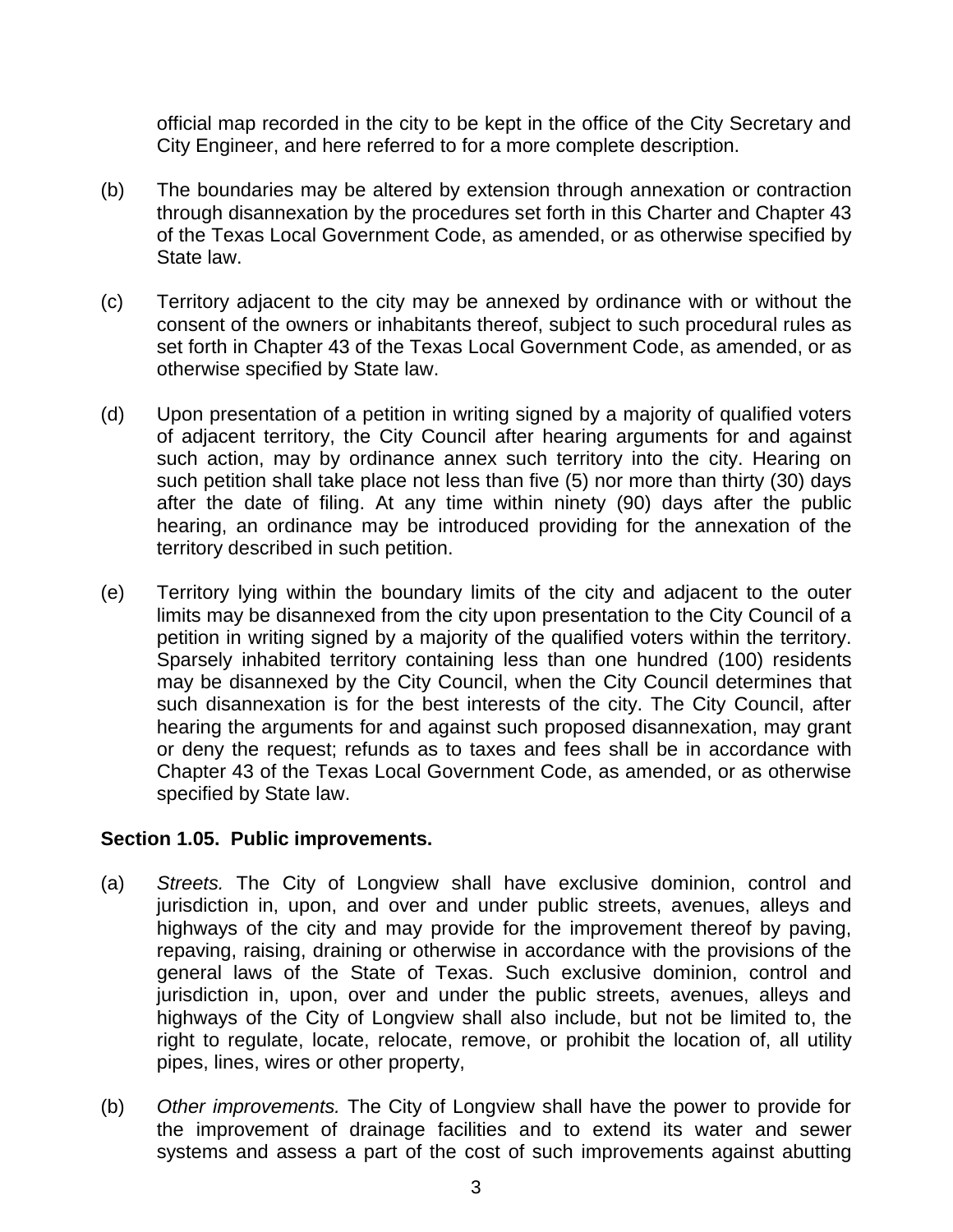property owners as in the case for street improvements according to the procedures set forth in the general laws of the State of Texas, and fix a lien to secure the cost of such assessments as therein provided and issue assignable certificates.

## <span id="page-4-0"></span>**ARTICLE II. THE CITY COUNCIL**

#### **Section 2.01. Composition of Council.**

Except as otherwise provided by the Charter of the city, all powers conferred on the city shall be exercised by a City Council to be composed of a Mayor and six (6) members, nominated and elected in the manner provided in Article III of this Charter, unless otherwise prescribed by law. They shall each be elected for a term of three (3) years. The Council members so elected shall serve until their respective successors shall have been elected and shall have qualified.

Beginning with the election to be conducted on the first Saturday in May, 2001, neither the Mayor nor any member of the City Council elected from and after said date shall be elected for more than three (3) full consecutive terms of three (3) years each in the same position on the City Council as a Councilperson.

#### **Section 2.02. Mayor and Mayor Pro Tem.**

The Mayor shall be the official head of the city government. He shall be the chairman and preside at all meetings of the Council. The Mayor may vote on every proposition before the Council but shall have no power to veto. He shall perform duties consistent with this Charter as may be imposed upon him by the Council.

The Mayor Pro Tem may be elected by the City Council from its membership. The Mayor Pro Tem shall act as Mayor in the case of the absence or inability of the Mayor to perform the duties of office and in this capacity shall be vested with all of the powers conferred upon the Mayor.

## **Section 2.03. Council qualifications.**

The Mayor and each member of the City Council shall have the following qualifications:

- (a) be at least twenty-one (21) years of age;
- (b) have resided within the city and the territory from which the office is elected for at least twelve (12) months immediately preceding election day;
- (c) meet all other eligibility requirements of the Texas Election Code; and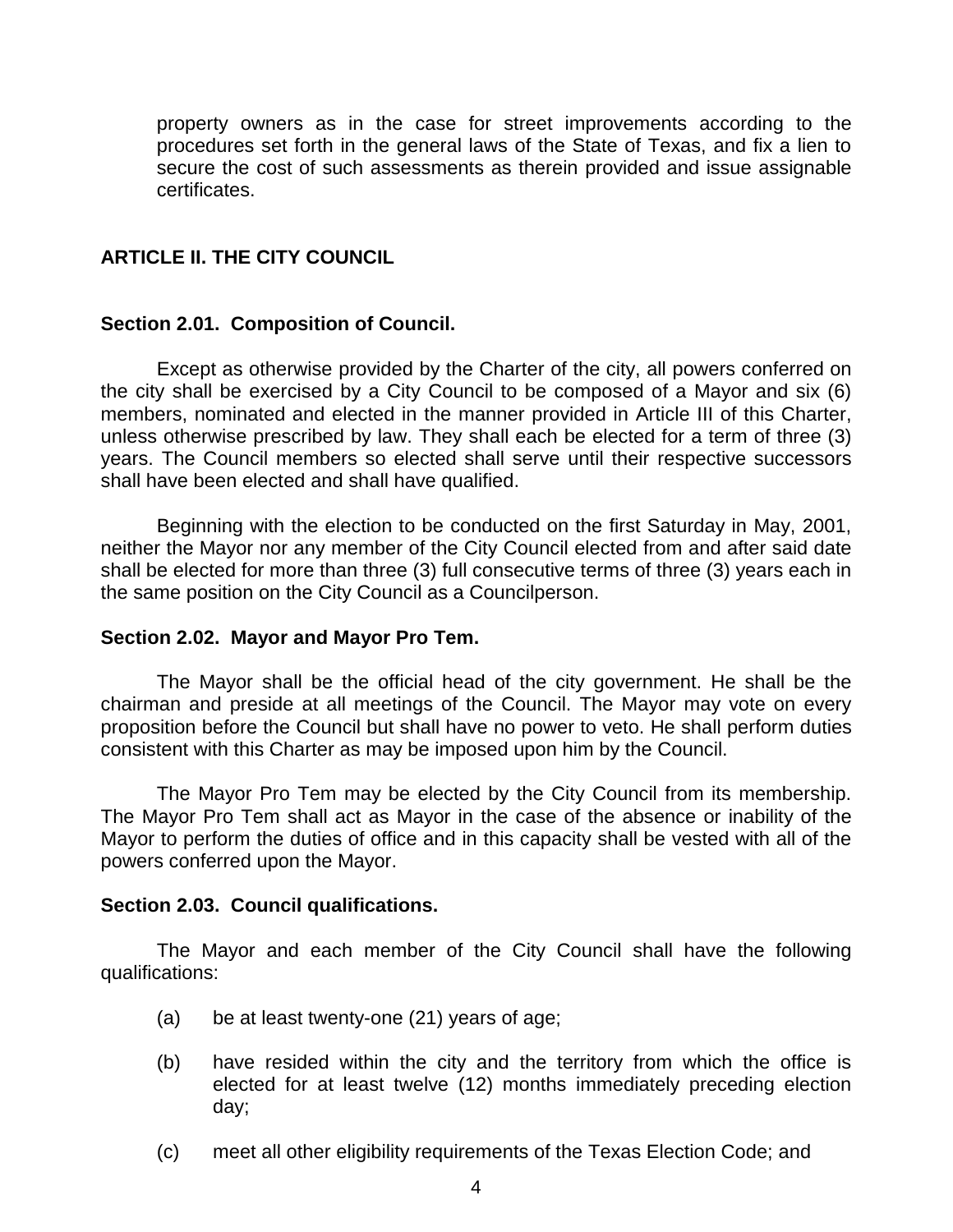(d) have paid a filing fee of one hundred dollars (\$100) or have submitted a petition for candidacy in lieu of a filing fee and said petition must be signed by not less than the greater of (i) twenty-five (25) qualified voters of the territory from which the office is elected or (ii) a number of qualified voters of the territory from which the office is elected equal to one-half of one percent of the total received in said territory by all candidates for Mayor in the most recent Mayoral general election.

## **Section 2.04. Forfeiture of office.**

The Mayor or any Councilman shall forfeit his office if he:

- (a) lacks at any time during his term of office any qualification for the office prescribed by this Charter or by law;
- (b) violates any express prohibition of this Charter;
- (c) is finally convicted of a felony from which he has not been pardoned or otherwise released from the legal disability; or
- (d) fails to attend three (3) consecutive regular Council meetings or six (6) Council meetings in any calendar year without being excused by the Council.

## **Section 2.05. Council quorum.**

A quorum shall consist of four (4) members, which may include the mayor, where the number of councilmen, including the mayor, due to vacancies, is reduced to less than five (5), in which event a quorum shall consist of all the remaining councilmen; but a less number than a quorum may adjourn from time to time and compel the attendance of absent members in such manner and under such penalties as may be prescribed by ordinance.

## **Section 2.06. Council rules.**

The Council shall determine its own rules of procedures, and may punish its members for misconduct, and may compel the attendance of absent members.

## **Section 2.07. Vacancies in the City Council; how filled.**

(a) If a vacancy occurs in the office of Mayor or on the City Council on or before one hundred twenty (120) days before a regular election for City Council, the vacancy shall be filled at a special election for that purpose. At its next regular meeting after the occurrence of the vacancy, the City Council shall call for a special election to be held on a date that conforms with the uniform election dates set out in the Texas Election Code, as amended, if a uniform election date occurs within the one hundred and twenty (120) day period for the special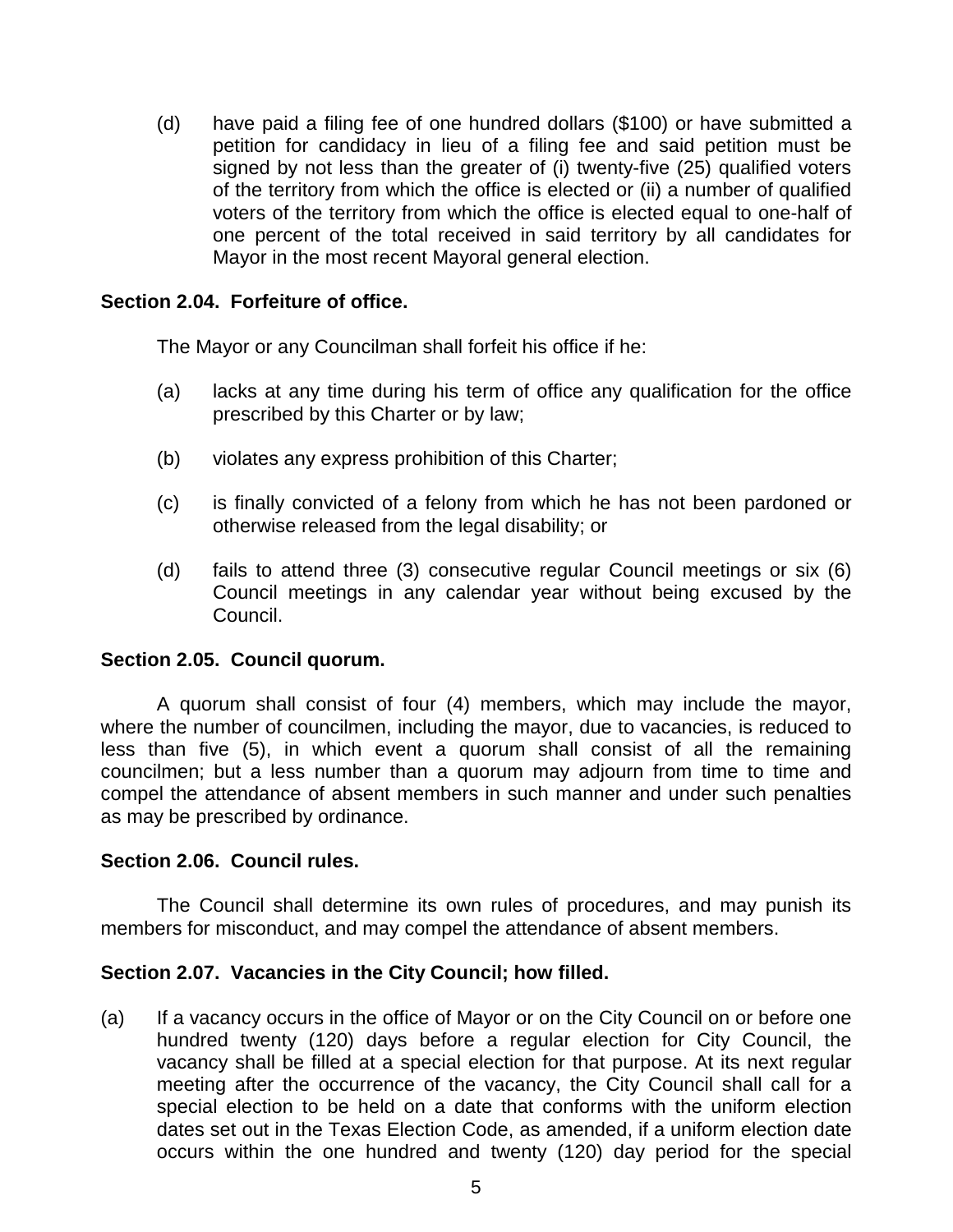election. If no such uniform election date is available, then the date for the special election shall be set within one hundred twenty (120) days from the date the vacancy occurred; and except as otherwise provided in this Charter such special election laws as set out in the Texas Election Code, as amended, shall be applicable to, and control in all such elections.

- (b) A person elected either at a special election or a regular election to fill a vacancy in the office of Mayor or on the City Council shall serve only the unexpired term of the Mayor or City Council member whose place has been declared vacant, as the case may be.
- (c) If a candidate duly elected either to the office of Mayor or to the City Council at the general election fails to take the oath of office on or before ten (10) days after the official canvass of the election, then his place shall be considered a vacancy and filled as herein provided for other vacancies. In the event such a candidate, elected either to the office of Mayor or to the City Council at a special election, fails to take the oath of office on or before ten (10) days after the official canvass of the election, then his place shall be considered a vacancy and filled as herein provided for other vacancies.

## **Section 2.08. Prohibiting holding or running for other office.**

- (a) No person elected to the office of Mayor or to the City Council shall, during the term for which he was elected, be appointed to any office or position of emolument in the service of the city.
- (b) The Council or any member of the City Council shall forfeit his place on the Council, as required by Article 11, Section 11 of the Texas Constitution, if he becomes a candidate for nomination or election to any public office other than a place on the City Council or if he becomes a candidate for election to any different place on the City Council which requires him to take office prior to the end of his elective term.
- (c) The Mayor or any member of the City Council affected by subsection (b) shall carryover or holdover in his service in the position as permitted by Article 16, Section 17 of the Texas Constitution.

## **Section 2.09. City Council may summon witnesses, etc.**

The City Council shall have power to summon and compel the attendance of witnesses and the production of books and papers before it whenever it may be necessary for the more effective discharge of its duties, and shall have the power to punish for contempt before it with the same fines and penalties as the County Judge may punish for contempt before the County Court. All process shall be signed by the Mayor and attested by the City Secretary and shall be served by the Chief of Police or any police officer of the City.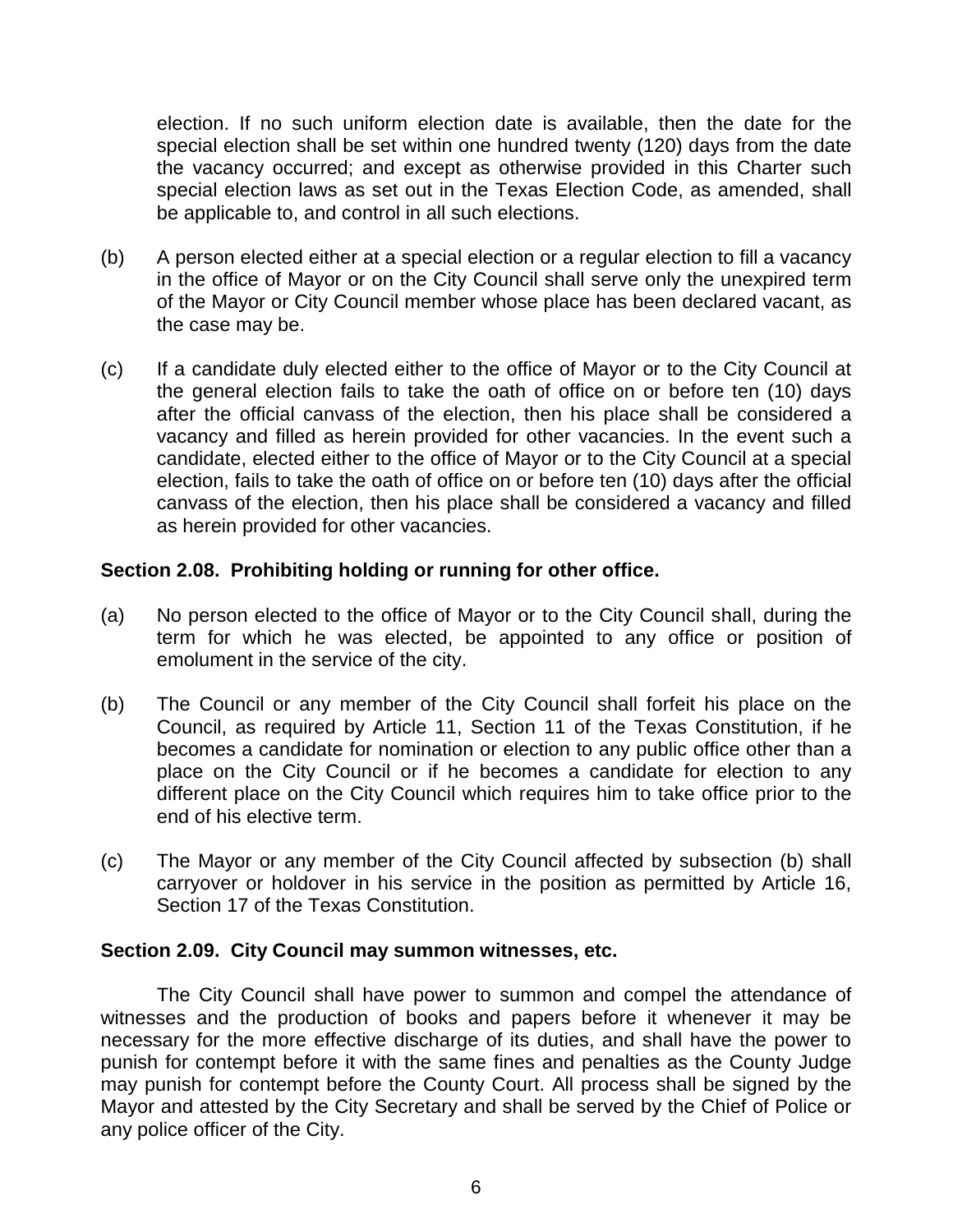## **Section 2.10. No interference by Council.**

Subject to the Council's authority to approve all appointments of administrative officers or directors of departments of the city under Section 5.03(a) of this Charter, neither the Council nor any of its members shall dictate the appointment by the City Manager of any person to city offices or employment. Except for the purpose of inquiry, the Council and its members shall deal with that part of the administrative service for which the City Manager is responsible solely through such Manager, and neither the Council nor any member thereof shall give orders to any of the subordinates of the City Manager in said departments, either publicly or privately.

## **Section 2.11. Investigations.**

The Council, the City Manager or any person or committee authorized by either or both of them shall have power to inquire into the conduct of any department or office of the city; to make investigations as to city affairs, and for that purpose may subpoena witnesses, request the administration of oaths by the City Secretary for purposes necessary in regards to this section, and compel the production of books, papers and other evidence material to said inquiry. The Council may provide by ordinance penalties for contempt in refusing to obey any such subpoenas or failure to produce books, papers and other evidence, and shall have the power to punish any such contempt in the manner provided by ordinance.

## **Section 2.12. Regular meetings.**

On the day the members of the City Council take office, they shall meet at the building designated as the official city hall and thereafter all regular meetings of the City Council shall be held in the City Council chamber in such building at such times as may be prescribed by ordinance or resolution; but not less than one regular meeting shall be held each month unless postponed or cancelled for valid reasons, to be recorded in the minutes.

## **Section 2.13. Special meetings.**

Special meetings shall be called by the City Secretary upon the written request of the Mayor, City Manager or three (3) members of the Council. All councilmen shall be given notice of such meeting at least twelve (12) hours prior thereto whenever practicable and therein shall be stated the subject to be considered at the special meeting and such may provide for the taking up of any other business provided at such meeting.

## **Section 2.14. Open meetings.**

All official meetings, including all regular and special meetings, of the Council, and all boards, commissions and committees thereof shall be open to the public as provided by the Texas Open Meetings Act as amended, or as otherwise specified by state law. The City Council shall provide for reasonable opportunity for citizens to be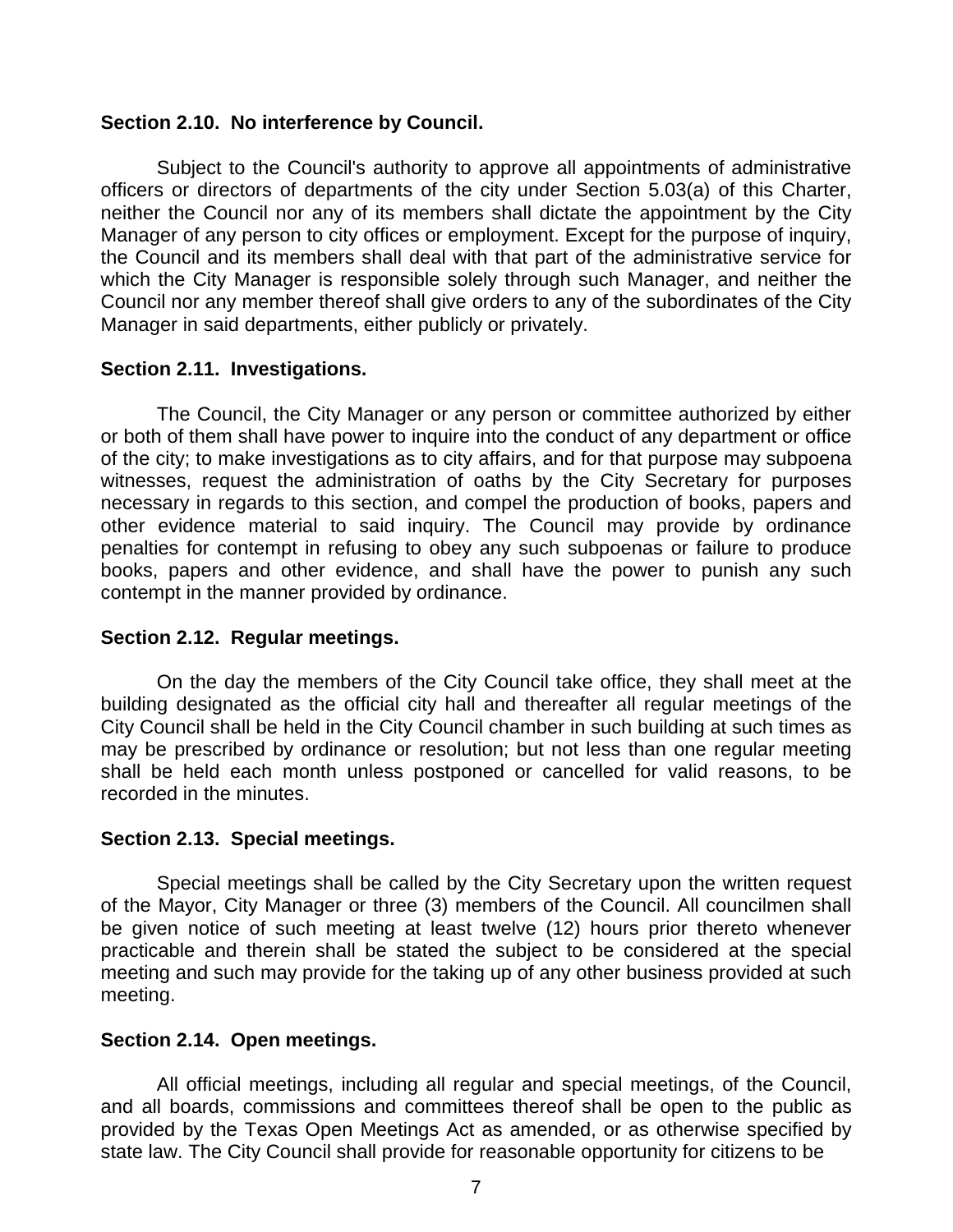heard at all open meetings concerning any subject considered thereat under such rules as the Council may provide.

## **Section 2-14 [2-151]. Financial loss by elected city officials.**

Duly elected city officials acting in their official capacity shall be protected by the city from personal financial loss resulting from Council decisions made while in official sessions as a result of law suits filed pertaining to such decisions.

## <span id="page-8-0"></span>**ARTICLE III. MUNICIPAL ELECTIONS**

## **Section 3.01. Holding of municipal elections.**

All municipal elections shall be held under the provisions of this Charter unless the laws of the State of Texas applicable to city elections require otherwise.

## **Section 3.02. Qualifications of voters.**

All residents of the City of Longview who shall have qualified to vote in accordance with the provisions of the Texas Election Code shall have the right to vote in all city elections.

## **Section 3.03. General election.**

No primary election shall be held in the selection of nominees to the City Council unless specifically required by state law. General elections for the purpose of electing members of the City Council shall be held on the first Saturday in May of each year, or as otherwise may be prescribed by the Texas Election Code, as amended.

## **Section 3.04. Election of Council members.**

All qualified voters of the city shall be entitled to vote for the candidate for mayor and for one candidate from District Numbers 1, 2, 3, 4, 5 and 6, corresponding to the district of which the voter is a resident.

## **Section 3.05. District limits.**

The city shall be divided into six (6) districts, known as Districts 1, 2, 3, 4, 5 and 6. The City Council shall, as often as deemed reasonable, determine as nearly as practicable the population of the respective districts and shall, by ordinance, revise the boundaries of any or all of said districts to maintain a substantial equality of population in each. Within sixty (60) days after the adoption of this Charter, the City Council shall by ordinance designate the original district limits.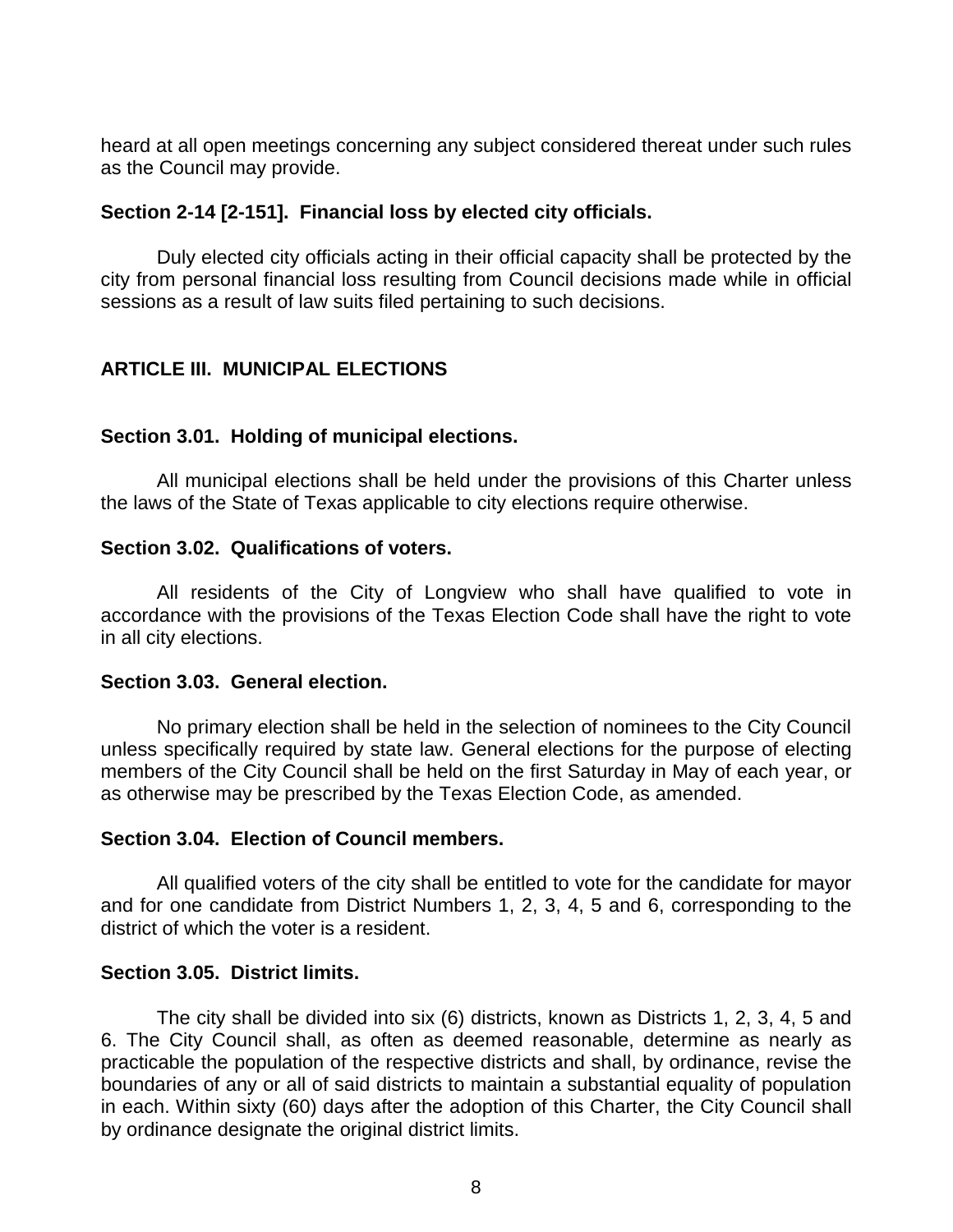## **Section 3.06. Candidate's residence.**

- (a) No person shall be eligible as a candidate for member of Council District Numbers 1, 2, 3, 4, 5 or 6, unless he is at the time a bona fide resident of District 1, 2, 3, 4, 5 or 6, and has resided therein for a period of at least twelve (12) months immediately preceding election day. Any Council candidate residing in an area annexed to the city for less than twelve (12) months is eligible if the candidate resided in the area continuously for twelve (12) months immediately preceding election day, including time prior to annexation, and the area of residency is included in the District where the candidate seeks election as prescribed by the Texas Election Code as amended. He shall continuously reside in said district during his term of office. The candidate for Mayor may be a resident of any portion of the city, shall have resided in the city for a period of twelve (12) months immediately preceding election day, and shall continuously reside within the city during his term of office. Any Mayoral candidate residing in an area annexed to the city for less than twelve (12) months is eligible if the candidate resided in the area continuously for twelve (12) months immediately preceding election day, including time prior to the annexation, as prescribed by the Texas Election Code, as amended.
- (b) If the district in which a person will have resided for at least twelve (12) months immediately preceding election day will change because of a district boundary, the person is eligible to become a candidate:
	- (1) for the new district assigned to his residence; or
	- (2) for the previous district of his residence if he moves his residence within the revised boundaries of that district prior to becoming a candidate for election.

## **Section 3.07. Nomination.**

A person desiring to become a candidate for Mayor or for any place on the City Council shall be entitled to have his name placed on the official ballot if he files with the City Secretary, not less than forty-five (45) days nor more than seventy-five (75) days prior to the election, or as otherwise may be prescribed by the Texas Election Code, as amended, a sworn application verifying his qualifications as provided in Section 2.03 of this Charter and stating that he is a candidate for Mayor or the district number for which he is running, as the case may be.

## **Section 3.08. Designation of official ballot.**

The Mayor shall be designated on the official ballot as "Mayor."

The districts on the official ballot shall be designated as "Member of Council, District No. **...** designating the district numbers for which the voters in each district are eligible to vote, such to be in numerical order, and the candidate's name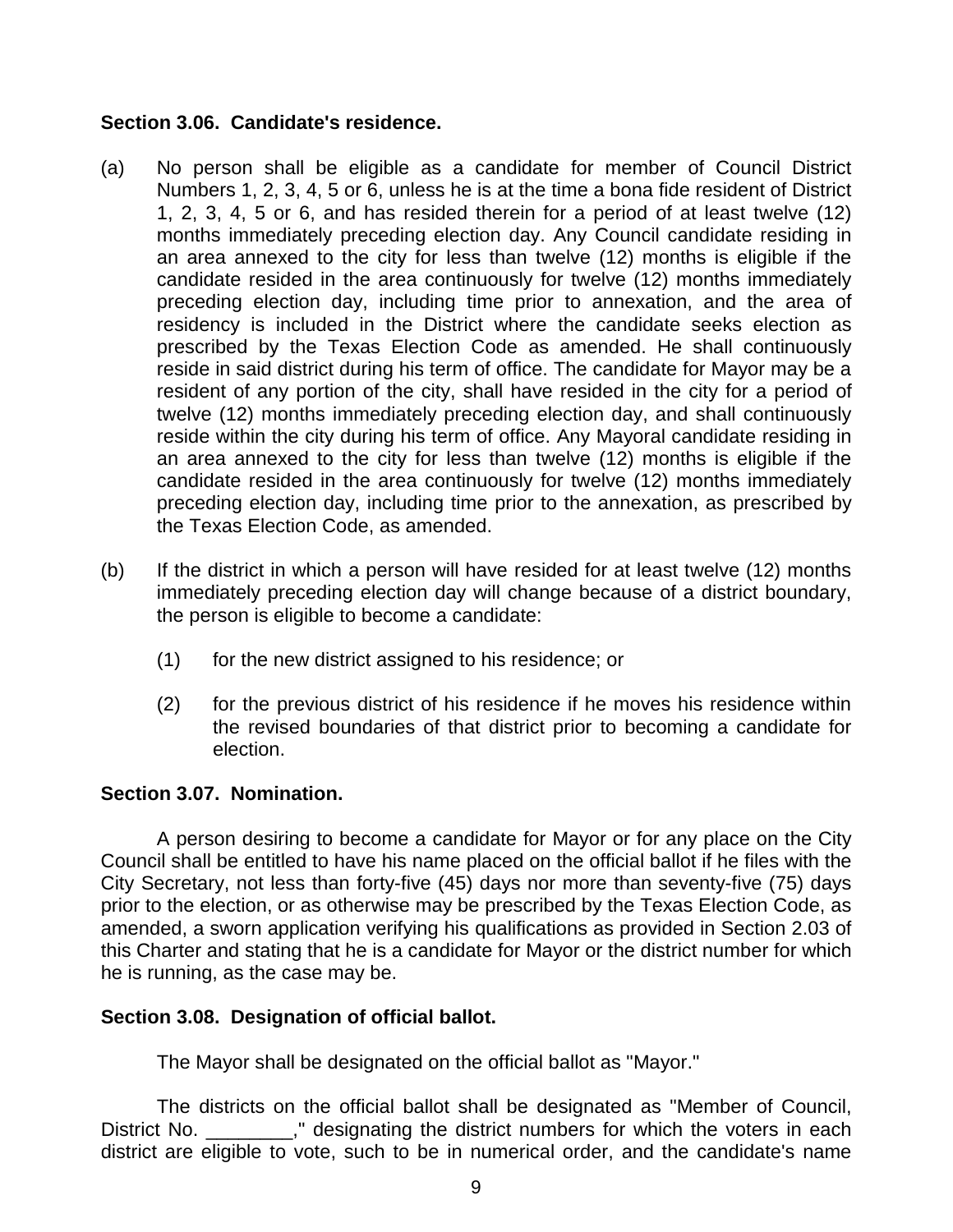shall appear in the district for which he filed his application. The City Secretary shall make up the official ballot from the names so presented to him in the manner hereinabove set out. The order in which the names of the candidates for each district shall appear on the ballot shall be determined by lot in a drawing held under the supervision of the City Secretary.

## **Section 3.09. Canvass of election.**

Not earlier than the third day or later than the sixth day following either a general or special election, or as otherwise may be prescribed by the Texas Election Code, as amended, the City Council shall convene in a meeting of the Council Chambers and canvass and certify the results of such election.

## **Section 3.10. Candidates elected.**

A candidate in said election receiving a majority of the votes cast for the position of mayor and for the position of councilman for the district for which he is a candidate, as the case may be, shall be declared elected. If none of the candidates for such position receives a majority vote, then none of the candidates for that office shall be elected and a run-off election shall be held among the two (2) candidates who receive the greatest number of votes for such position. In the event of a run-off, the City Council shall immediately order a run-off election, which shall be held not less than twenty (20) nor more than thirty (30) days after the canvass of the election in which a run-off is required. Notice of such run-off election shall be given and the election shall be held in the same manner as the general or special election in which the run-off occurred. At such election, only the names of the two (2) candidates who received the greatest number of votes for such position shall be printed on the ballot and any writein votes cast for any other person shall be void and shall not be counted for any purpose.

## **Section 3.11. Reserved.**

## <span id="page-10-0"></span>**ARTICLE IV. ORDINANCES AND RESOLUTIONS**

## **Section 4.01. Council action.**

The City Council shall evidence its official actions by written ordinances, resolutions or oral motion. The use of one method or the other shall not affect the validity of the action, except in those instances where one or the other is required by state law or this Charter.

## **Section 4.02. Style of ordinances and resolutions.**

The style of all ordinances shall be: "Be It Ordained By The City Council Of The City Of Longview," and the style of all resolutions shall be: "Be It Resolved By The City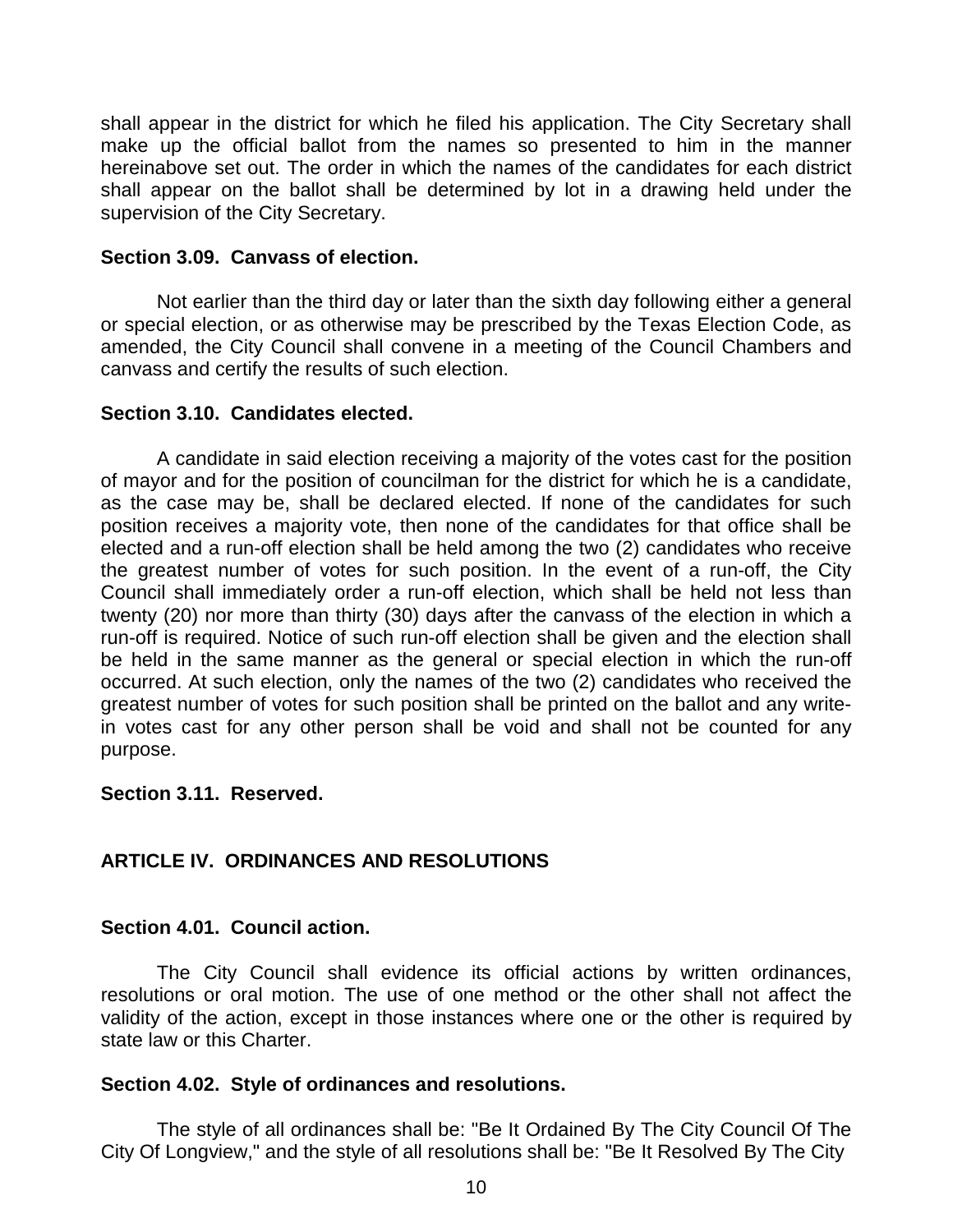Council Of The City Of Longview." In each case words of like import may be used, but such caption may be omitted when said ordinances are published in book form, or are revised and digested under the order of the Council.

## **Section 4.03. Passage.**

All ordinances and resolutions of the City Council, unless otherwise provided by state law, this Charter, or the ordinance itself, shall be final on the passage or adoption by the required majority pursuant to one motion duly made, seconded and passed. Where the state law or this Charter provides for a different procedure before the action of the Council may become final, then in that event, the Council shall follow the procedure required.

## **Section 4.04. Voting.**

The vote upon the passage of any ordinance, resolution or motion shall be taken by voice vote unless otherwise requested by a member of the City Council, in which case a roll call vote shall be taken. The results of all voting shall be entered upon the minutes of the proceedings of the Council. Every ordinance, resolution, or motion shall require on final passage the affirmative vote of a majority of the members present unless more is required by state law or this Charter.

## **Section 4.05. Effective date.**

All ordinances and resolutions passed by the City Council shall become effective immediately from and after final publication, except in the following instances:

- (a) where the state law or other provisions of this Charter provide otherwise, in which case the effective date shall be the earliest time therein prescribed.
- (b) where the ordinance or resolution prescribes a different effective date.
- (c) where an ordinance or resolution is adopted under the initiative and referendum provisions of this Charter, in which case the effective date thereof shall be immediately after the canvass of the election.

## **Section 4.06. Enrollment.**

Each ordinance, resolution and motion passed by the City Council shall be enrolled by the City Secretary within five (5) days after its passage, or as soon thereafter as practicable. It shall then be carefully compared with the original and all amendments, if any, by the City Attorney. If errors exist therein, they shall be corrected.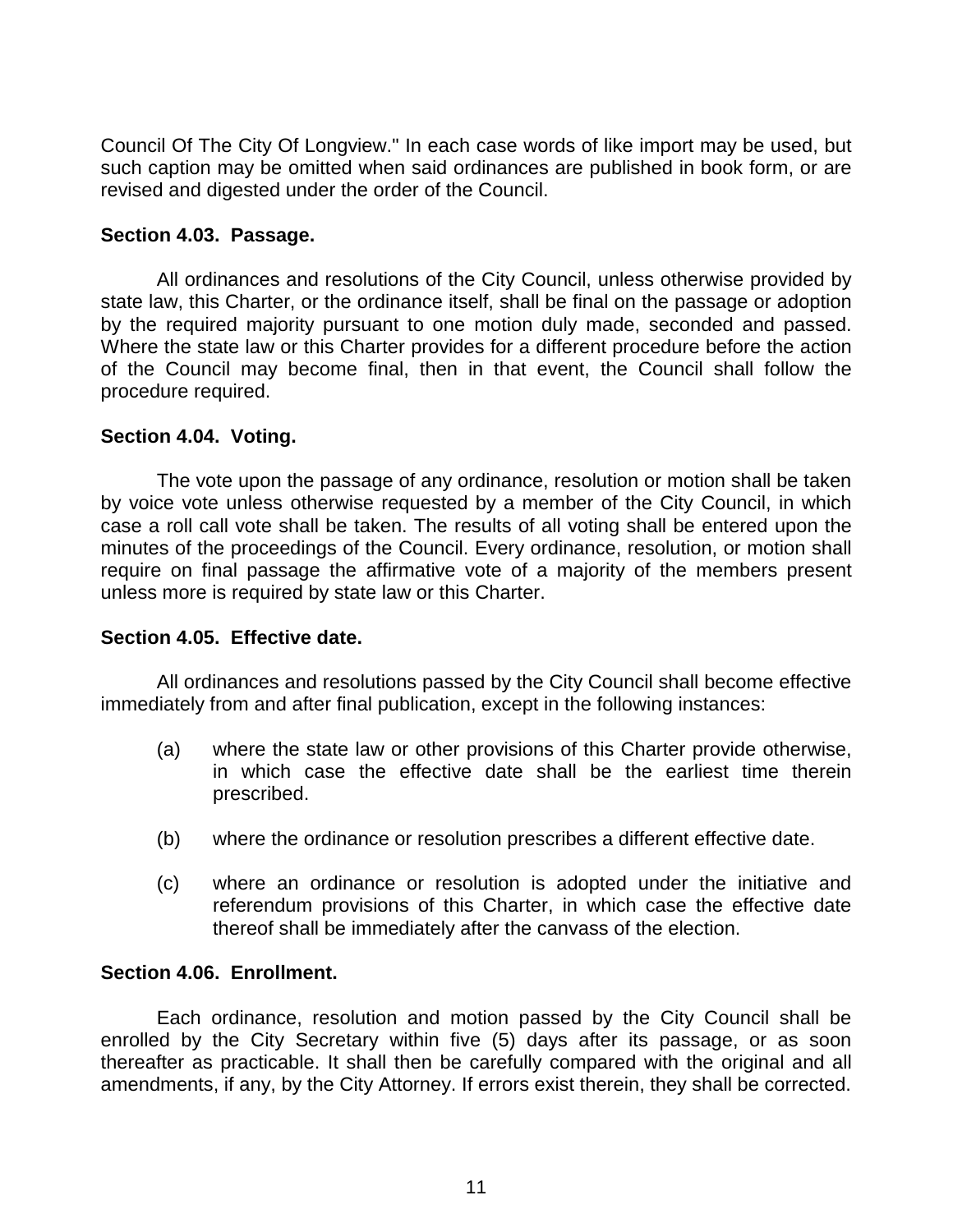#### **Section 4.07. Publication of ordinances.**

The descriptive caption or title of each ordinance stating in summary the purpose of the ordinance and the penalty for violation thereof shall be published at least once in the official newspaper of the city, unless otherwise provided by state law or this Charter, in which event the specific provisions shall be followed.

#### **Section 4.08. Codification of ordinances.**

The City Council shall have power to cause the ordinances of the city to be printed, in Code form, and shall have the same arranged and digested as often as the Council may deem advisable; however, failure to print the ordinances as herein provided shall not affect the validity of the same.

#### **Section 4.09. How plead.**

In all judicial proceedings, it shall be sufficient to plead any ordinance by caption, or by the number of sections thereof wanted, and it shall not be necessary to plead the entire ordinance or section. All ordinances of the city, when printed and published and bearing on the title page thereof "Ordained and Published by the City Council of the City of Longview," or words of like import, shall be prima facie evidence of their authenticity and shall be admitted and received in all the courts and places without further proof.

## **Section 4.10. Approval of mayor not necessary.**

The approval or signature of the mayor shall not be necessary to make an ordinance or resolution valid.

## <span id="page-12-0"></span>**ARTICLE V. THE CITY MANAGER**

## **Section 5.01. Appointment; qualifications; compensation.**

The Council shall appoint a City Manager for an indefinite term and fix his compensation. The Manager shall be appointed solely on the basis of his executive and administrative qualifications. He need not be a resident of the city or state at the time of his appointment but shall reside within the City of Longview while in office.

#### **Section 5.02. Removal.**

The Council may remove the Manager from office in accordance with the following procedures:

(a) The Council shall adopt by affirmative vote of a majority of all its members a preliminary resolution which must state the reasons for removal and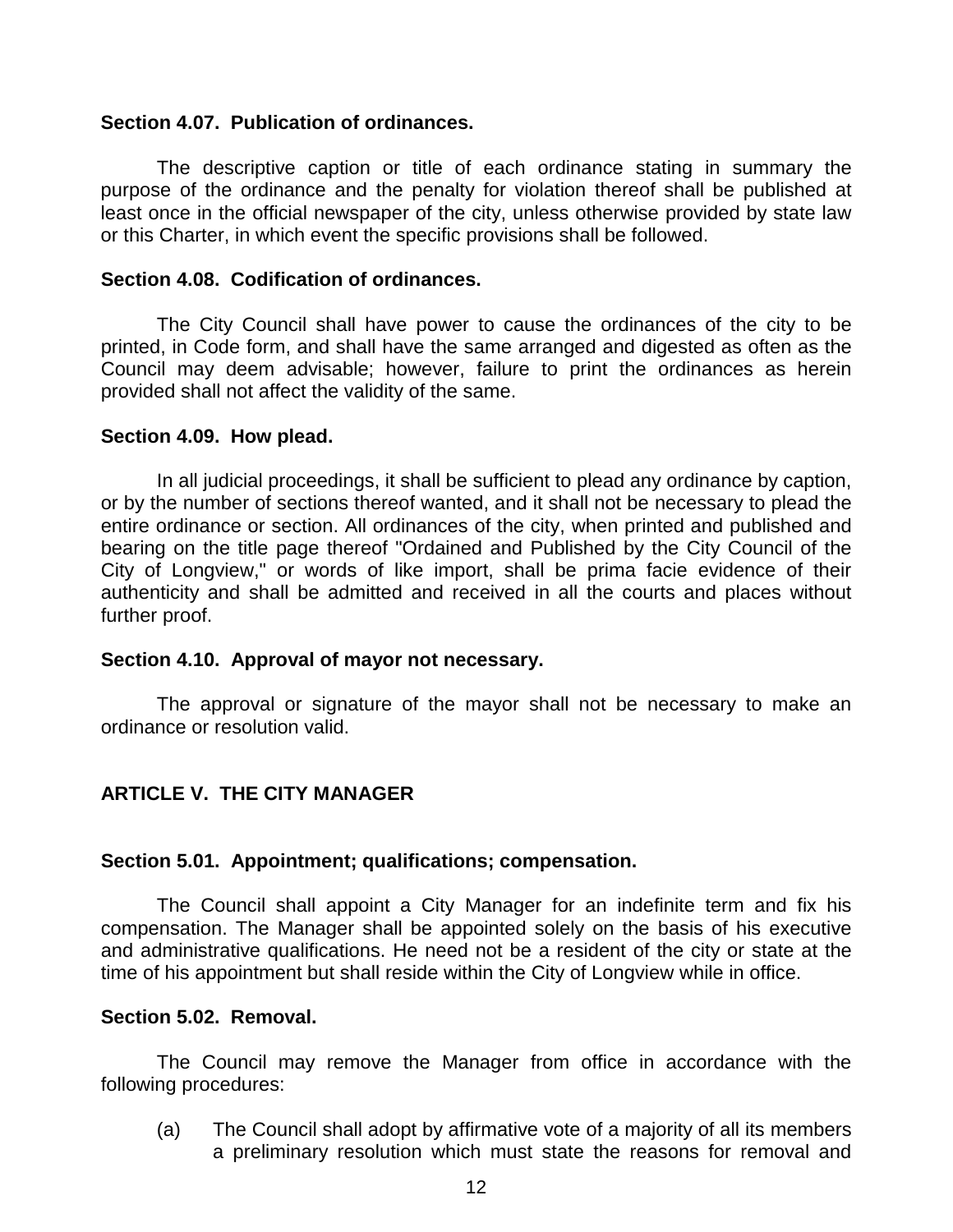may suspend the Manager from duty for a period not to exceed forty-five (45) days. A copy of the resolution shall be delivered promptly to the Manager.

- (b) Within five (5) days after a copy of the resolution is delivered to the Manager, he may file with the Council a written request for a public hearing. This hearing shall be held at a Council meeting not earlier than fifteen (15) days nor later than thirty (30) days after the request is filed. The Manager may file with the Council a written reply not later than five (5) days before the hearing.
- (c) The Council may adopt a final resolution of removal, which may be made effective immediately, by affirmative vote of a majority of all its members at any time after five (5) days from the date when a copy of the preliminary resolution was delivered to the Manager, if he has not requested a public hearing, or at any time after the public hearing if he has requested one.

The Manager shall continue to receive his salary until the effective date of a final resolution of removal. The action of the Council in suspending or removing the Manager shall be final and not subject to review by any court or agency.

## **Section 5.03. Powers and duties of the City Manager.**

The City Manager shall be the chief executive and administrative officer of the city. He shall be responsible to the Council for the administration of all city affairs placed in his charge by or under this Charter. He shall have the following powers and duties:

- (a) He shall, with approval of the Council, appoint the administrative officers or directors of the city's departments which are provided for by or under this Charter and shall make all appointments of lesser positions in the city's service on recommendations of the administrative officer or director of the department affected. When he deems it necessary for the good of the city, he may suspend or remove any city employee provided, however, that no administrative officer as head of a department may be suspended or removed without the consent of the Council.
- (b) He shall direct and supervise the administration of all departments, offices and agencies of the city, except as otherwise provided by this Charter or by statute.
- (c) He shall attend all Council meetings and shall have the right to take part in discussion but may not vote.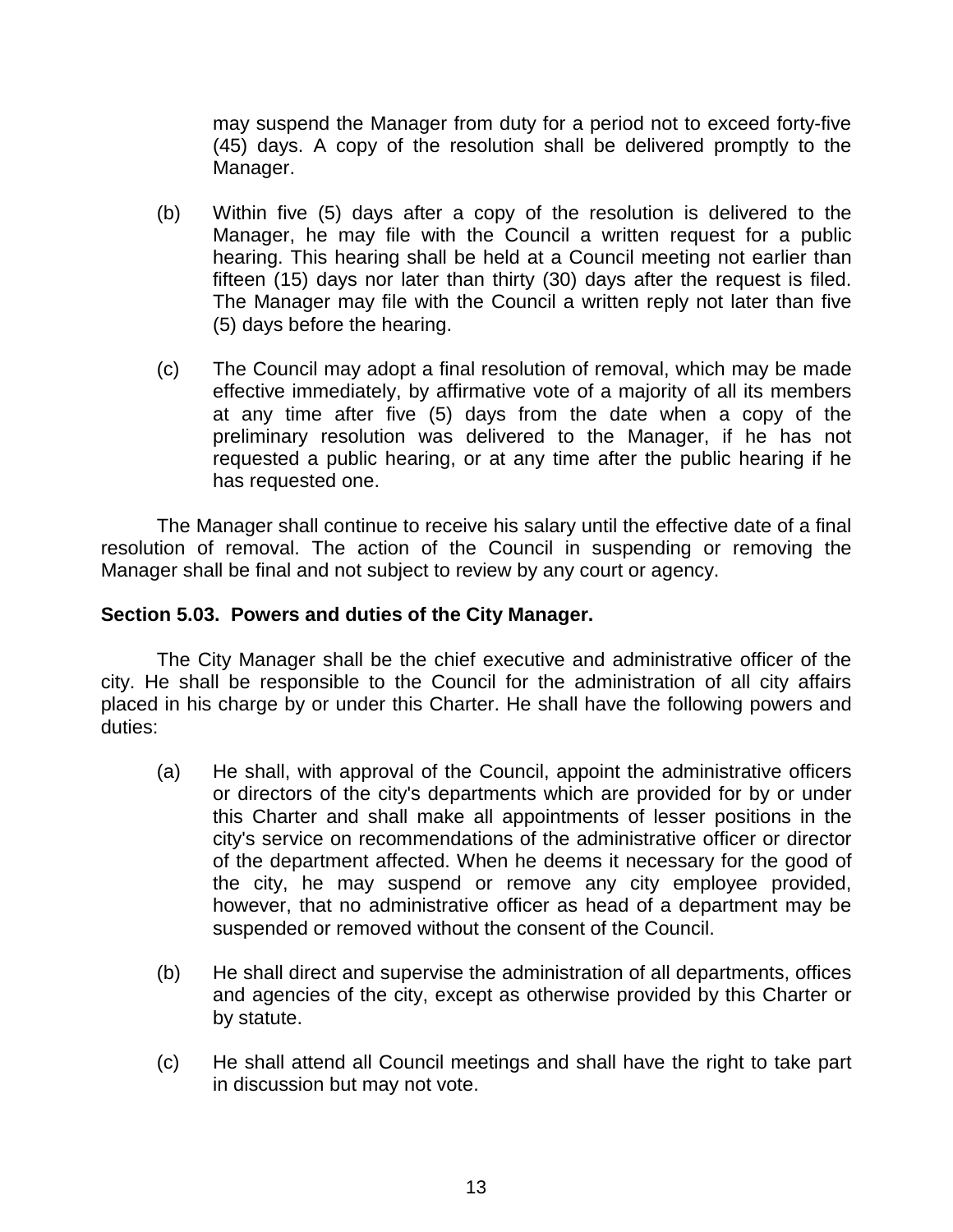- (d) He shall see that all laws, provisions of this Charter and acts of the Council, subject to enforcement by him or by officers subject to his direction and supervision, are faithfully executed.
- (e) He shall prepare and submit the annual budget and capital program to the Council.
- (f) He shall be responsible for the submission to the Council and made available to the public a complete report on the finances and administrative activities of the city as of the end of each fiscal year.
- (g) He shall make such other reports as the Council may require concerning the operations of city departments, offices and agencies subject to his direction and supervision.
- (h) He shall keep the Council fully advised as to the financial condition and future needs of the city and make such recommendations to the Council concerning the affairs of the city as he deems desirable.
- (i) He shall perform such other duties as are specified in this Charter or may be required by the Council.
- (j) He shall be responsible for the proper handling, disbursement and reporting on all matters of finance, purchasing, property management and other acts required under Article IX of this Charter.
- (k) He shall have additional specific contracting authority as may be established by ordinance of the City Council.

## <span id="page-14-0"></span>**ARTICLE VI. CITY SECRETARY**

## **Section 6.01. Appointment; removal; compensation.**

The City Council shall appoint a City Secretary who shall serve at the discretion of the Council. He shall receive such compensation as shall be fixed by the Council.

## **Section 6.02. Duties of the City Secretary.**

The City Secretary shall:

- (a) attend all meetings of the City Council and keep accurate records of all actions taken by the Council;
- (b) maintain the official records and files of the city;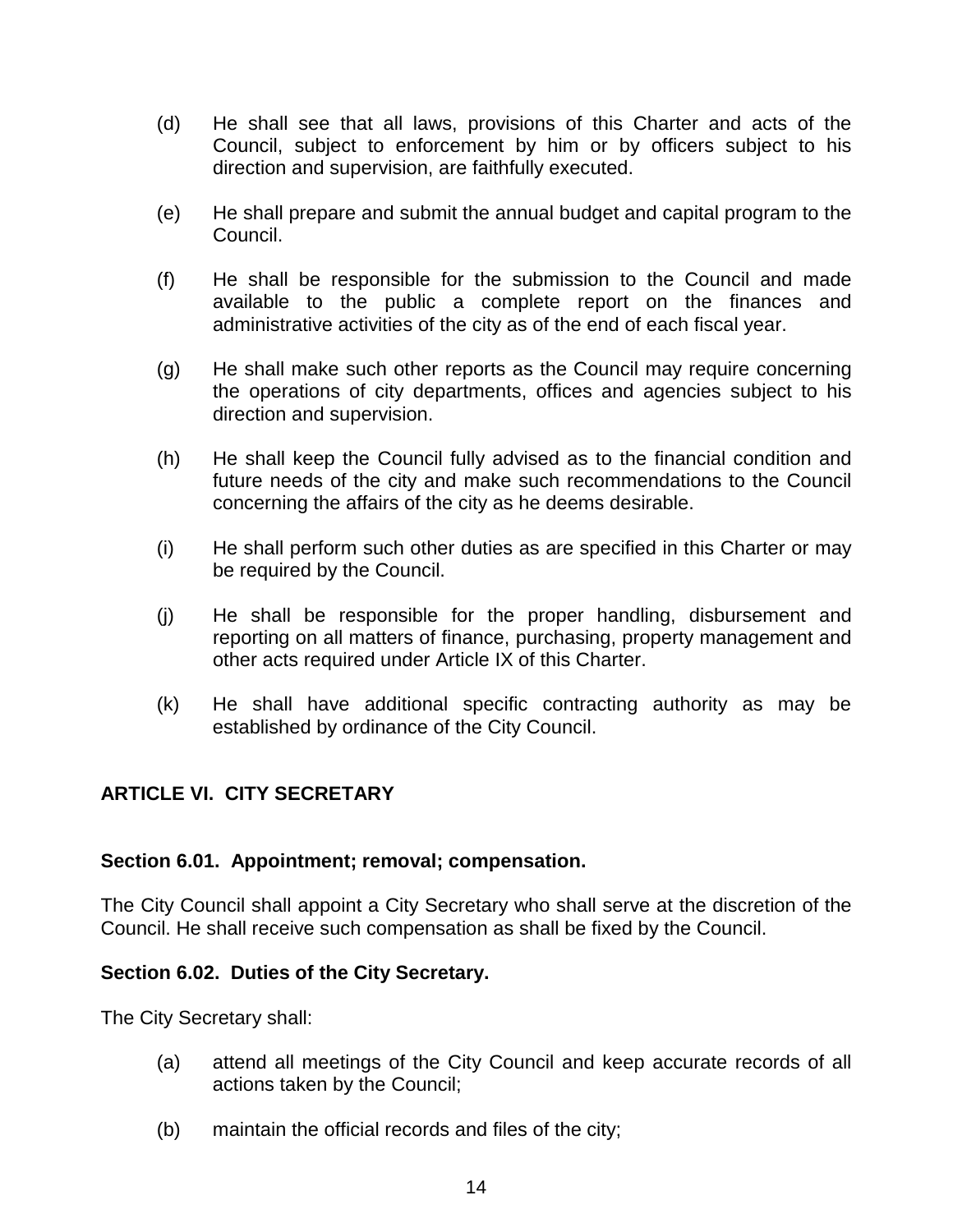- (c) administer oaths in any matter pertaining to municipal affairs;
- (d) attest contracts, assessment certificates and other legal instruments when executed by the authorized officers of the city;
- (e) serve as the election official for all city elections; and
- (f) perform such other duties as may be required of him by this Charter, the City Council, or state law.

## <span id="page-15-0"></span>**ARTICLE VII. ADMINISTRATIVE DEPARTMENTS**

## **Section 7.01. General provisions.**

- (a) *Creation of departments.* The Council may by ordinance establish city departments, offices or agencies in addition to those created by this Charter and may prescribe the functions of all departments, offices and agencies, except that no function assigned by this Charter to a particular department, office or agency may be discontinued or, unless this Charter specifically so provides, assigned to any other.
- (b) *Direction by Manager.* All departments, offices and agencies under the direction and supervision of the City Manager shall be administered by an officer appointed by and subject to the direction and supervision of the City Manager. The appointments of the directors of all departments established by the Council or by this Charter shall be subject to the approval of the Council, but approval by the Council shall not be required for the heads of subdivisions of any department, office or agency, or of any other subordinate employee of the city. The City Manager may serve as head of one or more such departments, offices or agencies or may appoint one person as the head of two (2) or more of them.

## **Section 7.02. Personnel rules.**

The City Manager shall prepare personnel rules and the Council may by ordinance adopt them with or without amendment. These rules shall provide for:

- (a) the classification of all city positions, based on the duties, authority and responsibility of each position, with adequate provision for reclassification of any position whenever warranted by changed circumstances;
- (b) a pay plan for all city positions;
- (c) methods for determining the merit and fitness of candidates for appointment or promotion;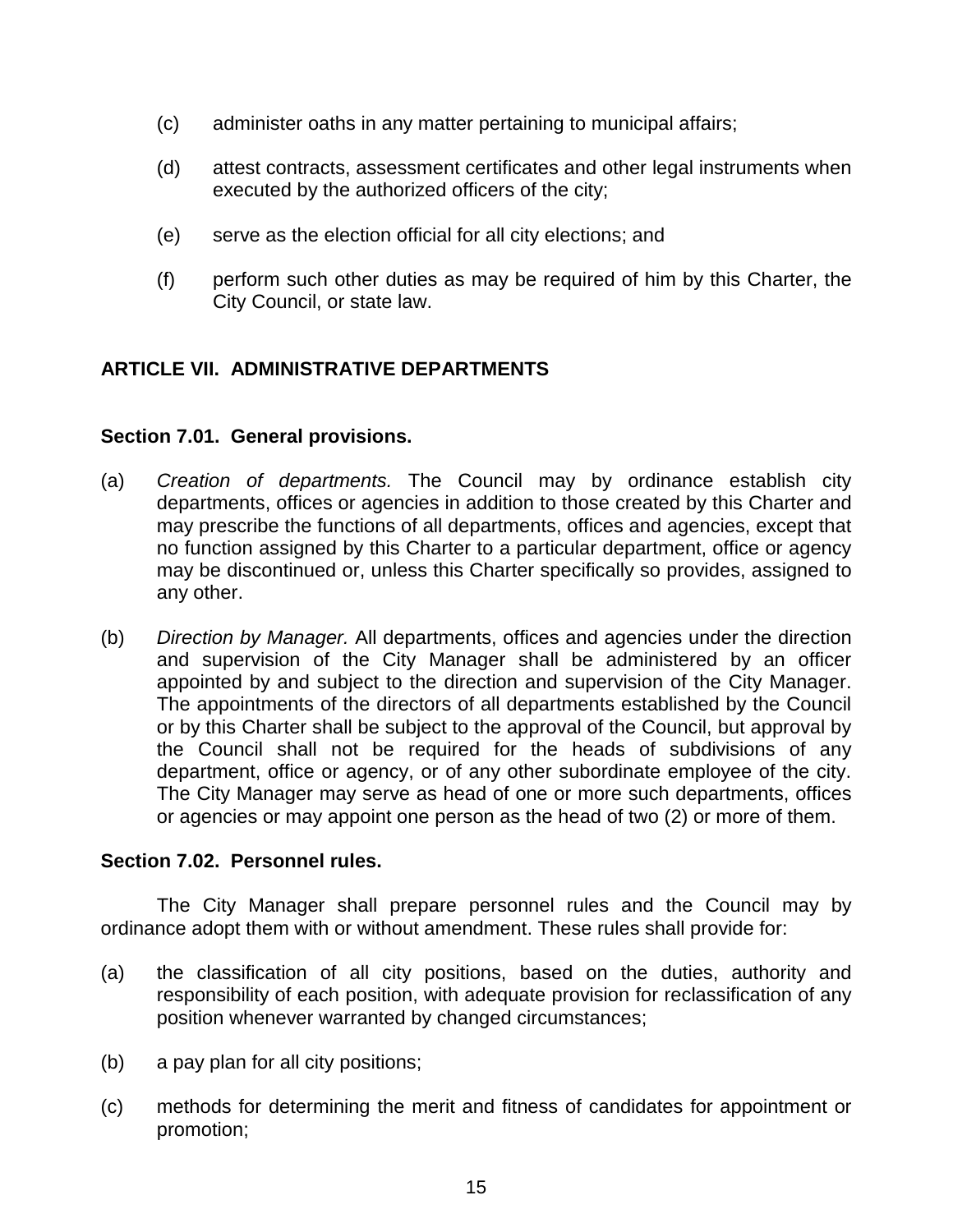- (d) the policies and procedures regulating reduction in force and removal of employees;
- (e) the hours of work, attendance regulations and provisions for sick and vacation leave;
- (f) the policies and procedures governing persons holding provisional appointments;
- (g) the policies and procedures governing relationships with employee organizations;
- (h) policies regarding in-service training programs;
- (i) grievance procedures; and
- (j) other practices and procedures necessary to the administration of the city personnel system.

#### **Section 7.03. City Attorney.**

The City Council shall appoint a City Attorney from recommendations of the City Manager, or by any member of the City Council, who shall be duly licensed to practice law in the State of Texas.

He shall receive for his services such compensation as may be fixed by the Council. He may be removed at any time by majority vote of the City Council.

The City Attorney shall represent the City of Longview in all its litigation. He shall be the legal advisor of an attorney and counsel for the City of Longview, the Council and all boards, commissions and agencies, and all officers and departments thereof.

The City Attorney shall have authority to appoint one or more assistants, subject to approval of the City Manager, such assistant or assistants to hold office at the will of the City Attorney so long as he remains as such.

Notwithstanding the above provisions, the Council may engage special legal counsel to represent the City of Longview in any specific matter or for the performance of any specifically delineated duties otherwise to be performed by the City Attorney.

#### **Section 7.04. Independent audit.**

The Council shall cause an independent audit to be made of the books of account, records and transactions of all the administrative departments of the city at least once yearly. Such audits, during such fiscal year, shall be made by one or more certified public accountants who, for the three (3) years next preceding, have held a certificate issued by the State Board of Accountancy of the State of Texas, or by a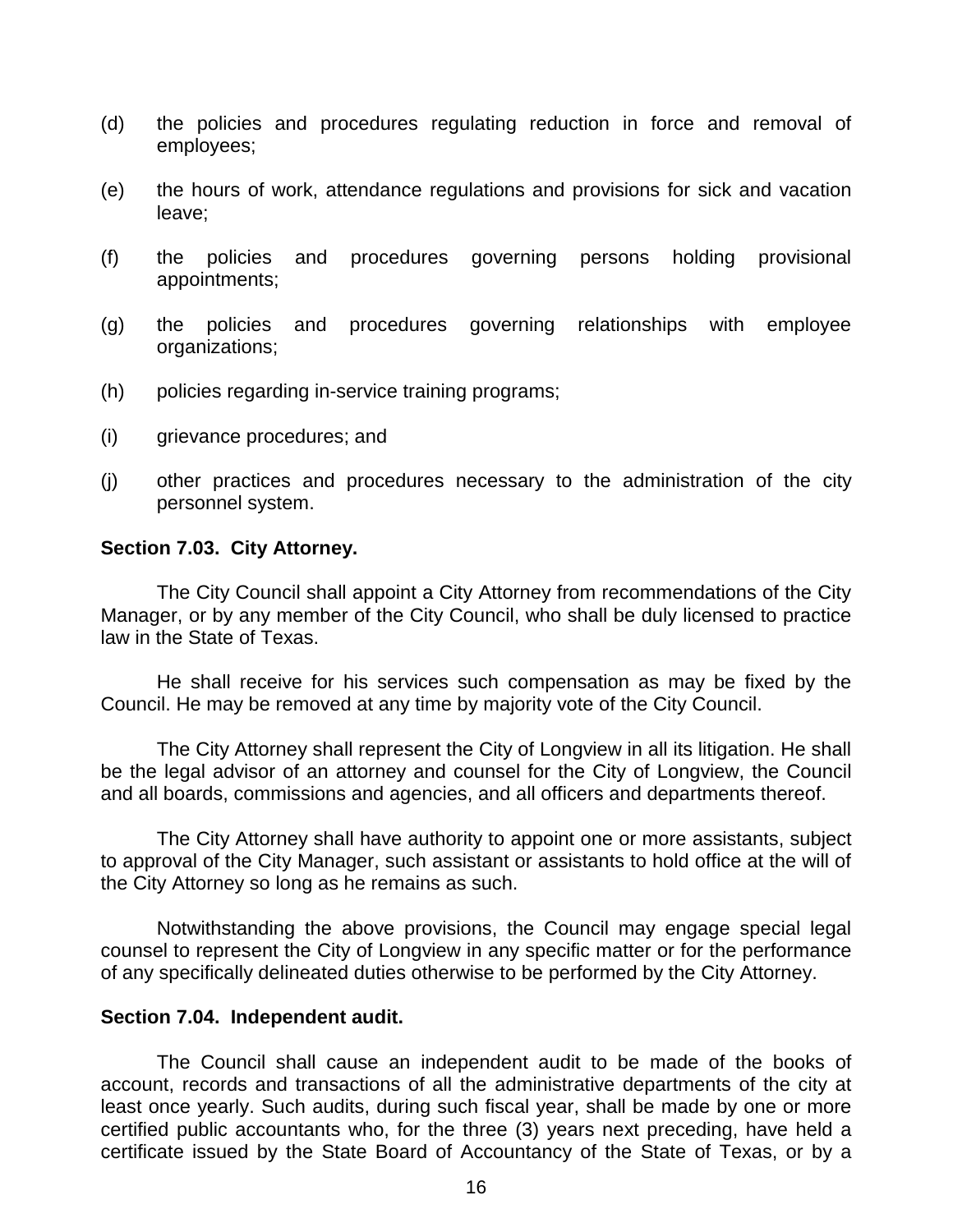state maintaining an equal standard of professional requirements, which entitled the holder of such certificate to a Texas certificate. The auditor or auditors to make the audit shall be selected by the Council, and shall be responsible to the Council. The duties of the auditor or auditors so appointed shall include the certification of all statements required of the City Manager in his annual budget estimate, as well as any additional duties which may be assigned by the City Council to the auditor(s), as deemed necessary in the carrying out of budgetary responsibilities. Such statements shall include a balance sheet, exhibiting the assets and liabilities of the city, supported by departmental schedules, and schedules for each utility publicly owned or operated, summaries of income and expenditures, supported by detailed schedules; and also comparisons, in proper classification, with the last previous year. The report of such auditor or auditors for the fiscal year shall be printed and a copy thereof shall be furnished to each member of the Council and the City Manager and a copy shall be kept available in the office of the City Secretary for inspection by any citizen upon request. A summary of such report of the auditor or auditors shall also be published once in the official newspaper. The annual financial statement, including the auditor's opinion on the statement, shall be filed in the office of the City Secretary within one hundred and twenty (120) days after the last day of the fiscal year, or as otherwise may be prescribed by state law.

## <span id="page-17-0"></span>**ARTICLE VIII. MUNICIPAL COURT**

## **Section 8.01. Municipal court.**

There shall be a court known as the municipal court of the City of Longview, with such jurisdiction, powers and duties as are given and prescribed by the laws of the State of Texas.

## **Section 8.02. Judge of the municipal court.**

The municipal court shall be presided over by a magistrate who shall be known as the Judge of the municipal court. The Judge shall be appointed by the Council to serve at the discretion of the Council.

He shall have been admitted to practice law in the State of Texas for not less than two (2) years and shall have resided in the City of Longview for a period of not less than two (2) years immediately preceding his appointment.

In the event the Judge of the municipal court is unable to act for any reason, the Council shall appoint an attorney possessing the qualifications required above to act in his place. The Judge, or anyone acting in his place, shall receive such compensation as may be set by the Council.

The Council shall have the power to create and establish additional municipal courts, and to appoint more than one judge of each municipal court, whether one or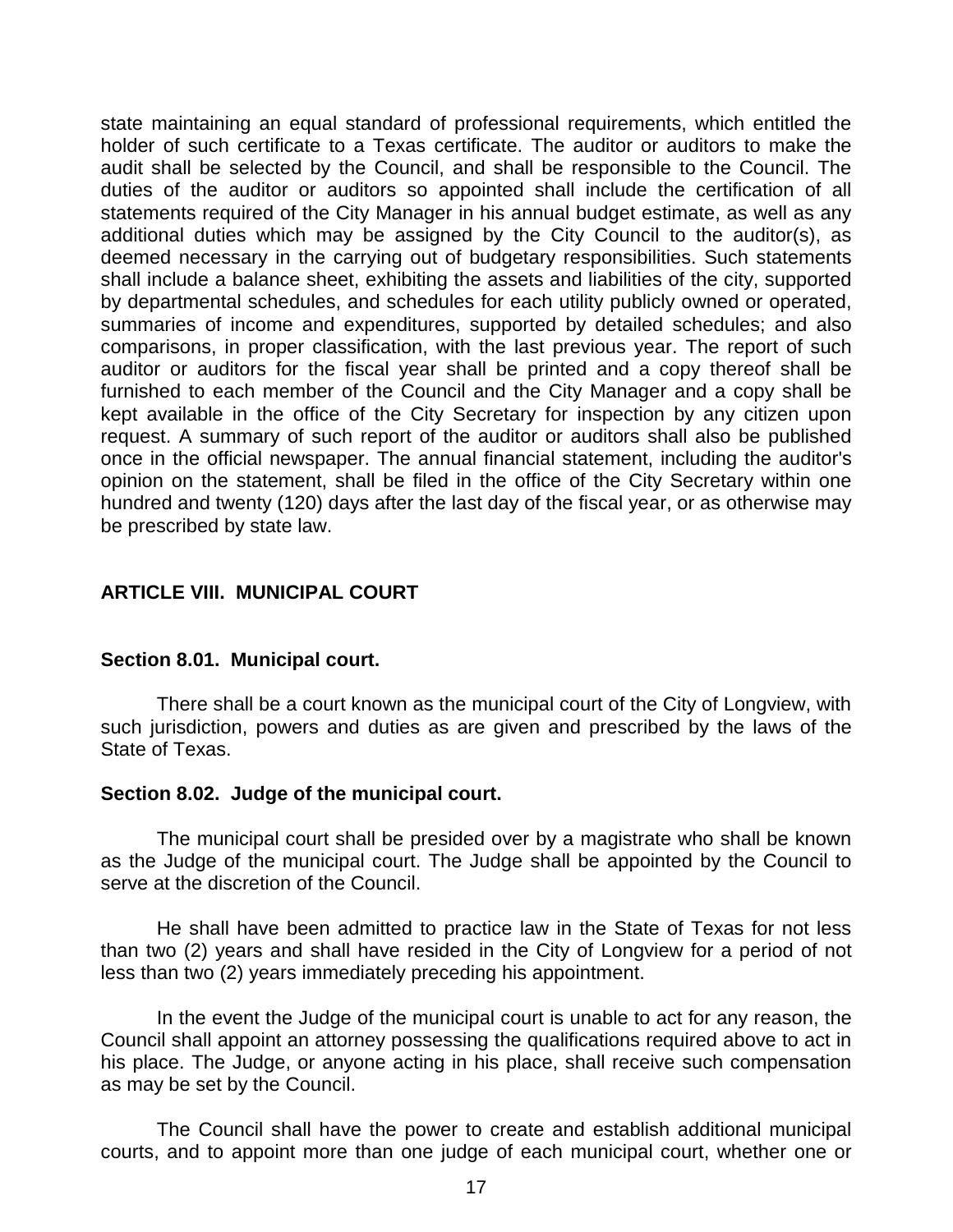more, each of whom shall be a magistrate and shall have the qualifications and serve at the discretion of the Council.

## **Section 8.03. Clerk of the municipal court.**

There shall be a clerk of the municipal court who shall be appointed by the City Manager. The clerk shall have the power to administer oaths and affidavits, make certificates, affix the seal of the court thereto, and otherwise perform any and all acts necessary in issuing process of such court and conducting the business thereof.

## **Section 8.04. Authority, powers and procedures of municipal court**.

The authority, powers, and procedures specified by Chapter 30, Subchapter A of Government Code, as amended or as may be hereafter amended, are hereby incorporated herein and made a part of this Charter for all purposes. If a provision(s) of Chapter 30, Subchapter A, as amended, of Government Code conflicts with a specific provision in Chapter 30, Subchapter N, as amended, or Article VIII of this Charter then the specific provision(s) controls.

## <span id="page-18-0"></span>**ARTICLE IX. FINANCIAL PROCEDURES**

## **Section 9.01. Fiscal year.**

The fiscal year of the city shall begin on the first day of October and end on the last day of September of the next succeeding year. Such fiscal year shall also constitute the budget and accounting year.

## **Section 9.02. Submission of budget and budget message.**

On or before the first day of August of each year, the Manager shall submit to the Council a budget for the ensuing fiscal year and an accompanying message.

## **Section 9.03. Budget message.**

The Manager's message shall explain the budget both in fiscal terms and in terms of the work programs. It shall outline the proposed financial policies of the city for the ensuing fiscal year, describe the important features of the budget, indicate any major changes from the current year in financial policies, expenditures, and revenues together with the reasons for such changes, summarize the city's debt position and include such other material as the Manager deems desirable.

## **Section 9.04. Preparation and submission of budget.**

The budget shall provide a complete financial plan for the fiscal year, and shall conform to all requirements of state laws in regards to its preparation, submission and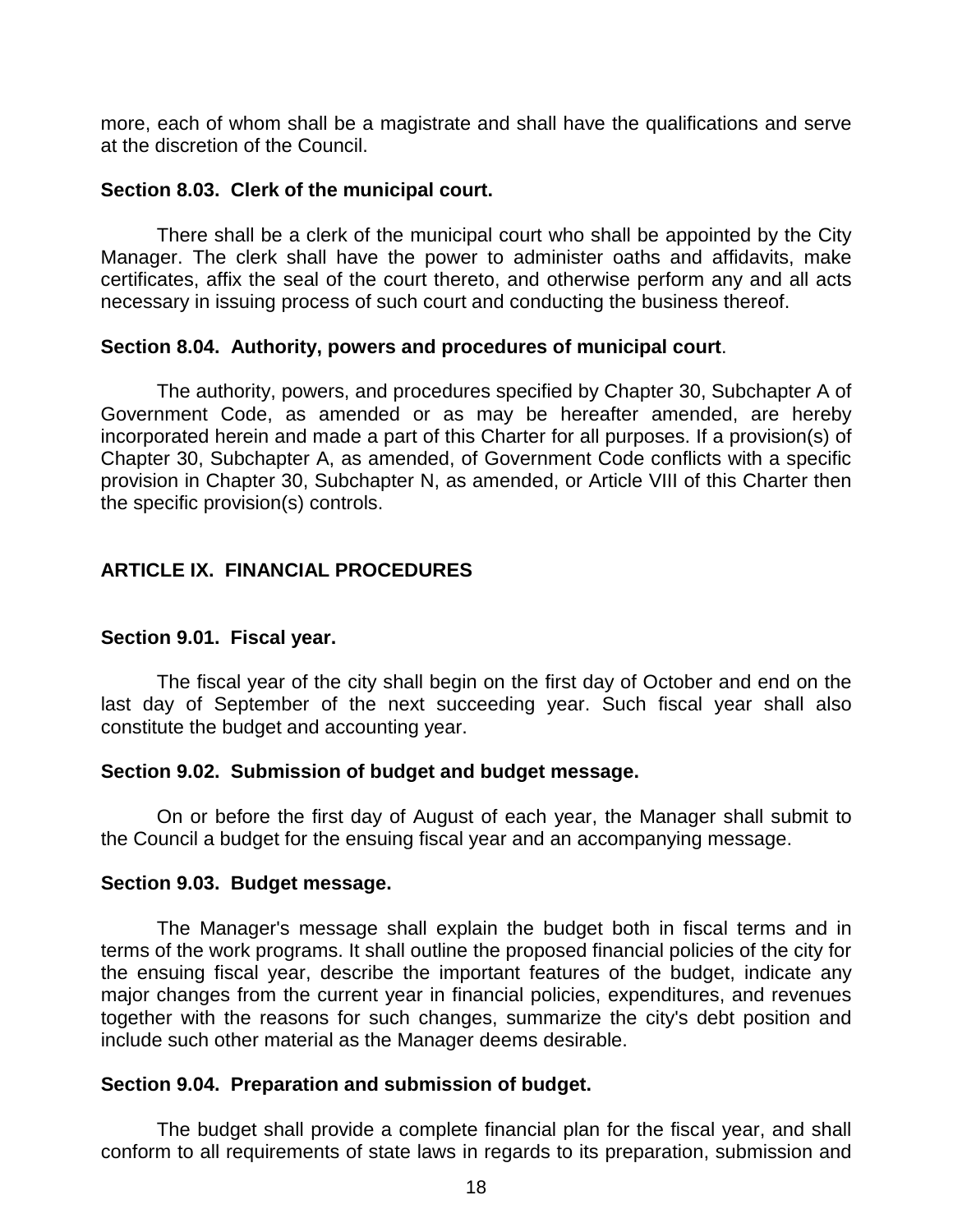filing as well as any requirements mandated by the City Council. The budget shall conform to recommendations for budgets and crediting procedures as prescribed by the Municipal Finance Officers Association to the extent possible.

## **Section 9.05. Budget a public record.**

The budget and all supporting schedules shall be filed with the City Secretary before the 30th day before the date the City Council adopts the tax levy for the fiscal year or as otherwise specified by State law and shall be opened to public inspection by anyone interested.

## **Section 9.06. Public hearing on budget.**

At the Council meeting at which time the budget is submitted, the Council shall name the date and place of a public hearing on the budget and shall cause to be published in the official newspaper of the city the time and place of the hearing which may not occur earlier than sixteen (16) days after the budget is filed with the City Secretary or as otherwise specified by state law. At this hearing, interested citizens may express their opinions concerning items of expenditures, giving their reasons for wishing to increase or decrease any items of expense.

Any public hearings regarding tax rates involved in the preparation of the budget shall be in accordance with the V.T.C.A. Tax Code, as amended, or as otherwise specified by state law.

## **Section 9.07. Proceeding on adoption of budget.**

After public hearing, the Council shall analyze the budget, making any additions or deletions which they feel appropriate, and shall, at least ten (10) days prior to the beginning of the next fiscal year, adopt the budget by a favorable majority vote of all members of the Council. Should the Council take no final action on or prior to such day, the budget as submitted by the City Manager shall be deemed to have been finally adopted by the Council.

The adoption of the tax rate for the fiscal year shall be in accordance with the V.T.C.A Tax Code, as amended, or as otherwise specified by state law.

## **Section 9.08. Budget, appropriation and amount to be raised by taxation.**

On final adoption, the budget shall be in effect for the budget year. Final adoption of the budget by the Council shall constitute the official appropriations as proposed expenditures for the current year and shall constitute the basis of official levy of the property tax as the amount of tax to be assessed and collected for the corresponding tax year. Estimated expenditures will in no case exceed proposed revenue plus cash on hand. Unused appropriations may be transferred to any item required for the same general purpose.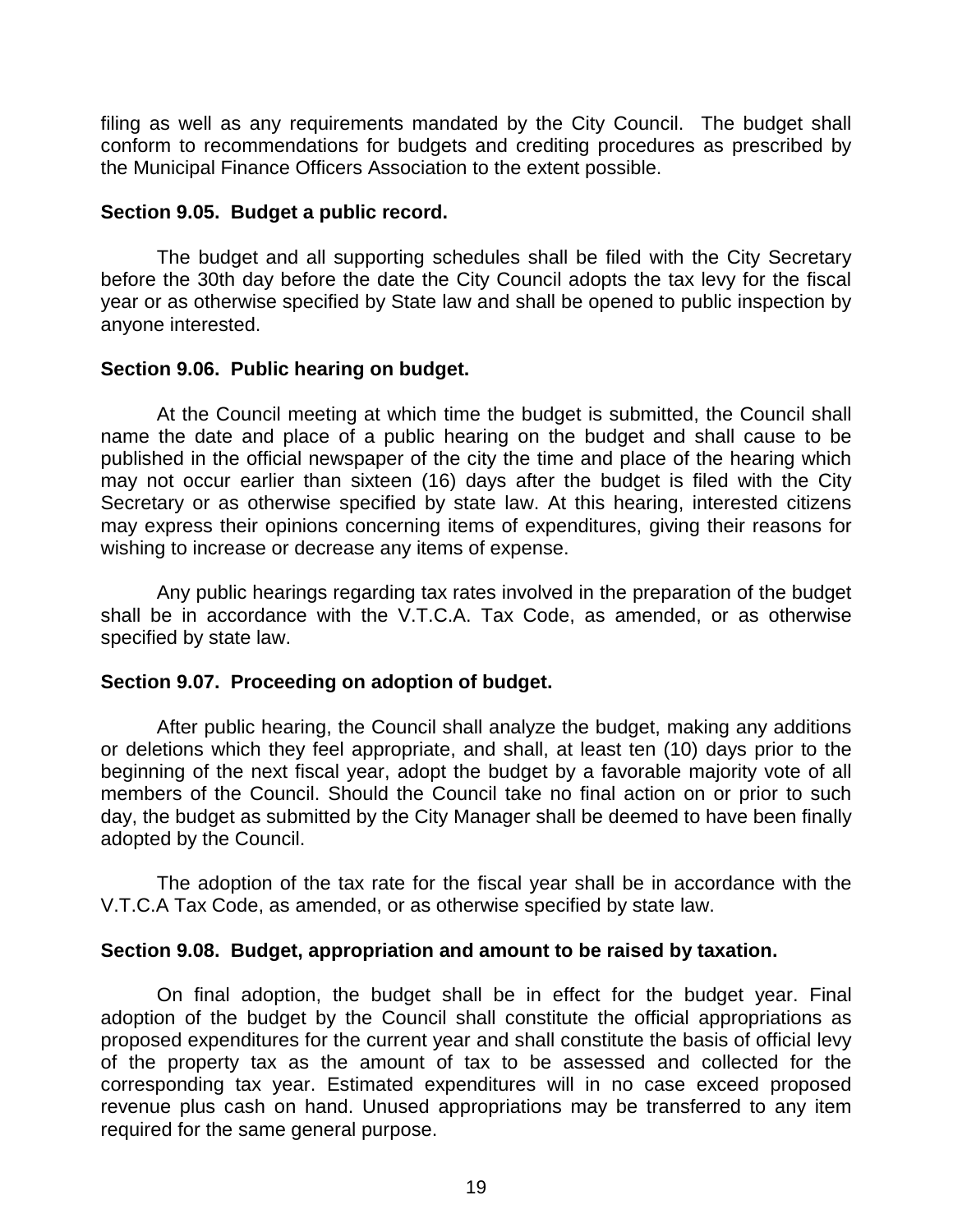## **Section 9.09. Contingent appropriation.**

Provision shall be made in the annual budget and in the appropriation ordinance for a contingent appropriation in an amount not more than five (5) per cent of the total general fund expenditures, to be used in case of unforeseen items of expenditures. Such contingent appropriation shall be under the control of the City Manager and distributed by him only after prior approval by the City Council. The proceeds of the contingent appropriation shall be disbursed only by transfer to other departmental appropriation, the spending of which shall be charged to the departments or activities for which the appropriations are made.

## **Section 9.10. Amending the budget.**

Under extreme emergency conditions which may arise and which could not reasonably have been foreseen in the normal process of planning the budget, the Council may, by a majority vote of the full membership, amend or change the budget to provide for any additional expense in which the general welfare of the citizenry is involved. These amendments shall be by ordinance, shall become an attachment to the original budget and be in accordance with state law.

## **Section 9.11. Certification; copies made available.**

A certified copy of the budget, as finally adopted, and any ordinance amending the budget shall be filed with the City Secretary, and such other places required by state law or as the City Council shall designate. The final budget shall be printed, mimeographed or otherwise reproduced and sufficient copies shall be made available for the use of all offices, agencies and for the use of interested persons and civic organizations.

## **Section 9.12. Defect shall not invalidate the tax levy.**

Errors or defects in the form or preparation of the budget or the failure to perform any procedural requirements shall not nullify the tax levy or the tax rate.

## **Section 9.13. Finance.**

A central accounting system shall be established, and insofar as local conditions will permit, all functions of accounting, financing, inventory, and budget controls will be centralized therein. The City Manager shall perform, or delegate to one or more officers designated by him, the following duties and responsibilities:

- (a) supervise and be responsible for the disbursement of all moneys and have control over all expenditures to ensure that budget appropriations are not exceeded;
- (b) maintain a general accounting system for the city government and each of its offices, departments and agencies, keep books for and exercise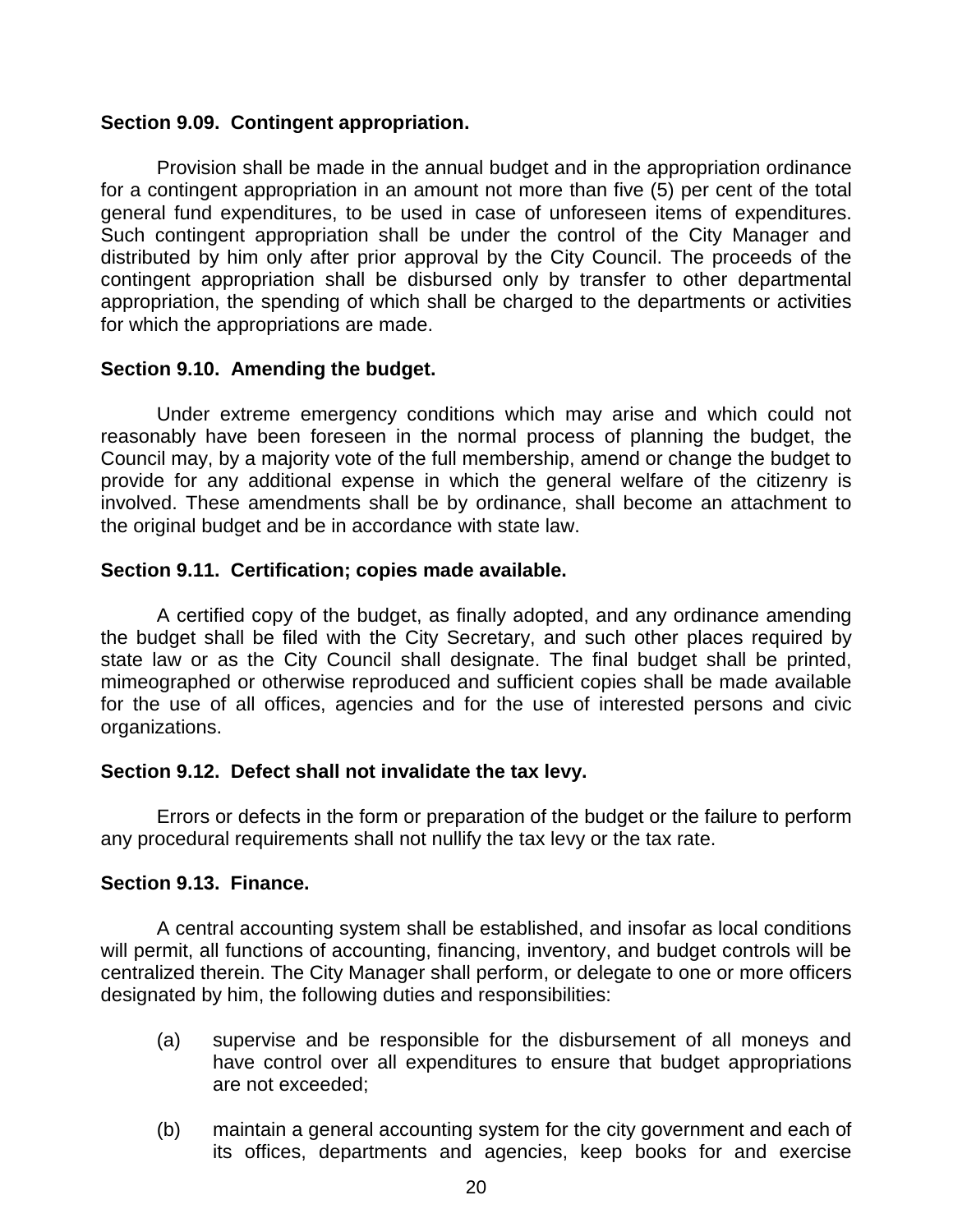financial budgetary control over each office, department and agency, keep separate accounts for the items of appropriation contained in the city budget, each of which accounts shall show the amount of the appropriation, the amounts paid therefrom, the unpaid obligations against it and the unencumbered balance; require reports of receipts and disbursements from each receiving and spending agency of the city government to be made daily or at such intervals as he may deem expedient;

- (c) submit to the Council a monthly statement of all receipts and disbursements in sufficient detail to show the exact financial conditions of the City of Longview;
- (d) have custody of all public funds belonging to or under the control of the City of Longview, or any office, department or agency of the city government, and deposit all funds coming into his hands in such depository or depositories as may be designated by the City Council, subject to the requirements of law in force from time to time as to the furnishing of bond, the deposit of securities, the awarding of the depository contract and the payment of interest on deposits;
- (e) have custody of all investments and invested funds of the city government, or in possession of such government in a fiduciary capacity, and have the safekeeping of all bonds and notes of the City of Longview and the receipt and delivery of City of Longview bonds and notes for transfer, registration or exchange; however, all investments of public funds shall be governed by the Public Funds Investment Act in Chapter 2256 of the Texas Government Code, as amended, or as otherwise specified by state law.;
- (f) supervise and be responsible for the purchase, storage and distribution of all supplies, materials, equipment and other articles used by any office, department or agency of the city government and prepare the periodical inventories of supplies, materials and city-owned property; and
- (g) approve all proposed expenditures and unless there is an unencumbered balance of appropriations and available funds, no expenditure shall be made.

## **Section 9.14. Accounting supervision and control.**

The City Manager or such officer or officers designated by him shall have power and shall be required to:

(a) prescribe the forms of receipts, vouchers, bills or claims to be used by all the offices, departments and agencies of the city government;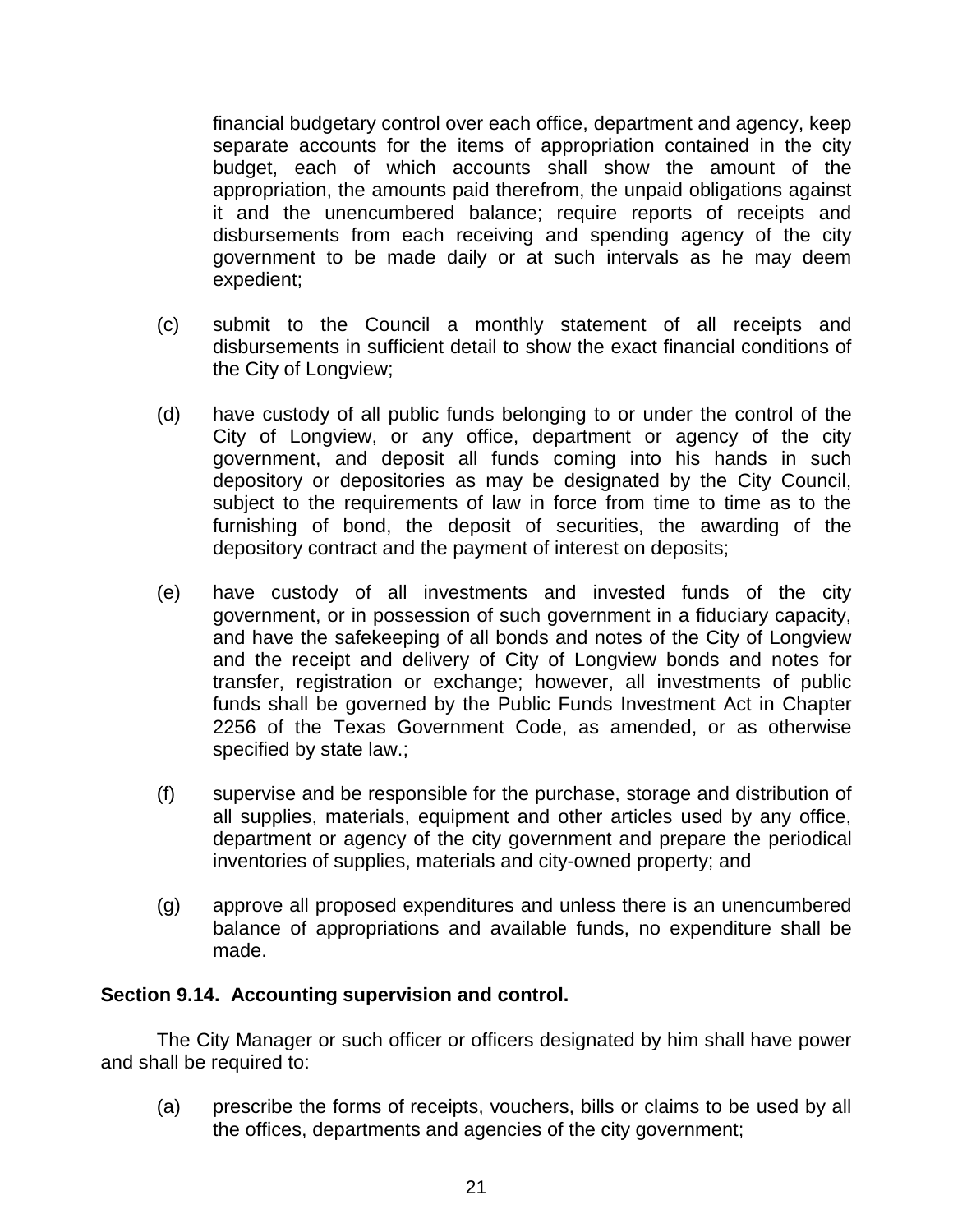- (b) examine and approve all contracts, orders and other documents by which the city government incurs financial obligations, having previously ascertained that moneys have been appropriated and allotted and will be available when the obligations shall become due and payable;
- (c) audit and approve before payment all bills, invoices, payrolls and other evidences of claims, demands or charges against the city government and with the advice of the City Attorney determine the regularity, legality and correctness of such claims, demands or charges; and
- (d) inspect and audit any accounts or records of financial transactions which may be maintained in any office, department or agency of the city government apart from or subsidiary to the accounts kept in his office.

## **Section 9.15. Lapse of appropriations.**

All appropriations shall lapse at the end of the fiscal year to the extent that they shall not have been expended or lawfully encumbered.

## **Section 9.16. Fees shall be paid to City of Longview.**

All fees received by any officer or employee shall belong to the city and shall be accounted for and paid to the department of finance at such times as required by the City Manager except as otherwise provided.

## **Section 9.17. Sale of city property.**

In the sale of personal property valued at more than fifteen thousand dollars (\$15,000.00), the property shall be advertised for sale and bids in the local newspaper. The contract of sale shall be awarded to the highest responsible bidder, either at auction or upon sealed bids, after such public notice and competition as may be prescribed, and upon such other terms and conditions not inconsistent with express provisions of law and of this Charter, as the City Council may order; provided the City Council shall have the power to reject any and all bids and advertise again. These same procedures shall be used whenever the City of Longview acts as transfer agent. Sale or exchange of real property shall be in accordance with the provisions of V.T.C.A., Local Government Code, Chapter 272, as amended, and as otherwise specified by state law. Sale of park land shall be in accordance with the provisions of V.T.C.A., Chapter 253, Local Government Code, as amended, and as otherwise specified by state law.

## **Section 9.18. Purchase procedure.**

Expenditures shall be made according to procedures established by ordinance of the City Council for all budgeted items exceeding fifteen thousand dollars (\$15,000.00). All contracts or purchases involving more than fifteen thousand dollars (\$15,000.00) shall be let to the lowest and best bid by a responsible bidder after there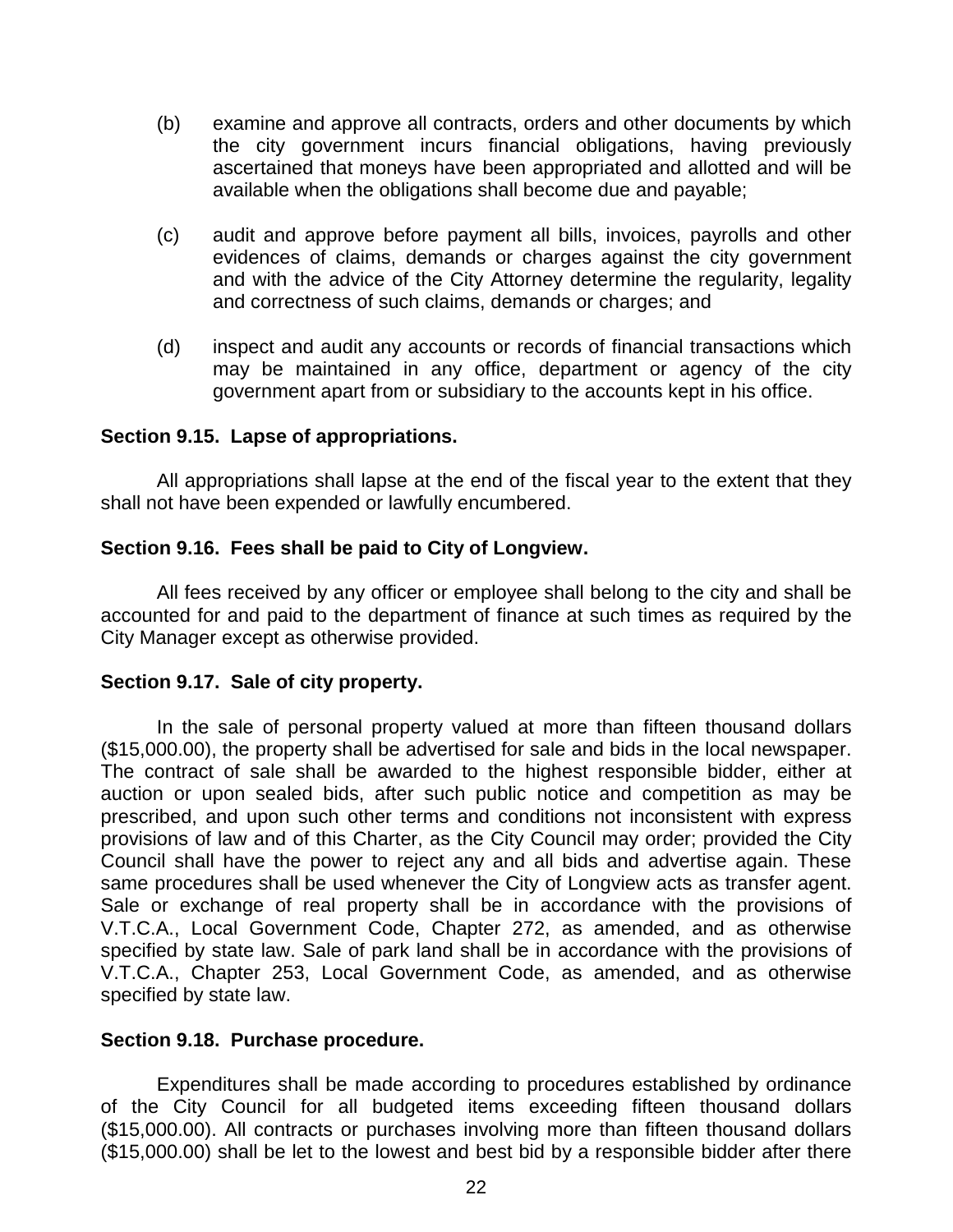has been an opportunity for competitive bidding in accordance with the requirements of V.T.C.A., Local Government Code Chapter 252 and any present or future amendments relating thereto. Provided, however, the Council shall have the right to reject any and all bids. Provided, further, nothing herein shall apply to contracts for personal or for professional services nor to work done by the city and paid for by the day as such work progresses nor to the purchase of real estate, nor to any other expenditure otherwise excepted from the competitive bidding requirements of state law. Emergency purchases are authorized under circumstances and in accordance with procedures set forth under V.T.C.A., Local Government Code Chapter 252 and any present or future amendments relating thereto. Preference to local bidders in the purchasing of real property or personal property not affixed to real property is authorized under circumstances and in accordance with procedures set forth under V.T.C.A., Local Government Code § 271.905 and any present or future amendments thereto.

## **Section 9.19. Disbursement of funds.**

All checks, vouchers or warrants for the withdrawal of money from the city depository shall be signed by the City Manager and countersigned by the finance officer, if there is one officially designated, or, if not, then by the City Secretary and/or by such other persons as designated by the City Council.

## **Section 9.20. Borrowing in anticipation of property taxes.**

For the purpose of temporary borrowing, the City Council shall have the power by ordinance to raise money on the credit of the city by the issuance of warrants, certificates of obligation and/or notes in anticipation of the collection of taxes, of special assessments, or of other anticipated revenues.

## **Section 9.21. Sale of notes; report of sale.**

All notes issued pursuant to this article may be sold at not less than par and accrued interest at private sale without previous advertisement, and such sale shall be authorized by the Council.

## **Section 9.22. Surety bonds.**

The directors of all administrative departments whose duties include the handling of moneys, and all employees whose duties include the handling of moneys, belonging to the City of Longview, shall, before entering upon the duties of their office or employment, make bond in some responsible surety company authorized to do business in the state, acceptable to the City Council. Any such surety bond shall be conditioned that the principal thereon will faithfully perform and/or discharge the duties of his office, account for and pay over to the city all moneys and property coming into his hands belonging to the city, and if there are provisions of state law bearing upon the functions of his office under which the execution of a surety bond is required, it shall be further conditioned to comply therewith. Premiums for such surety bonds will be paid by the city.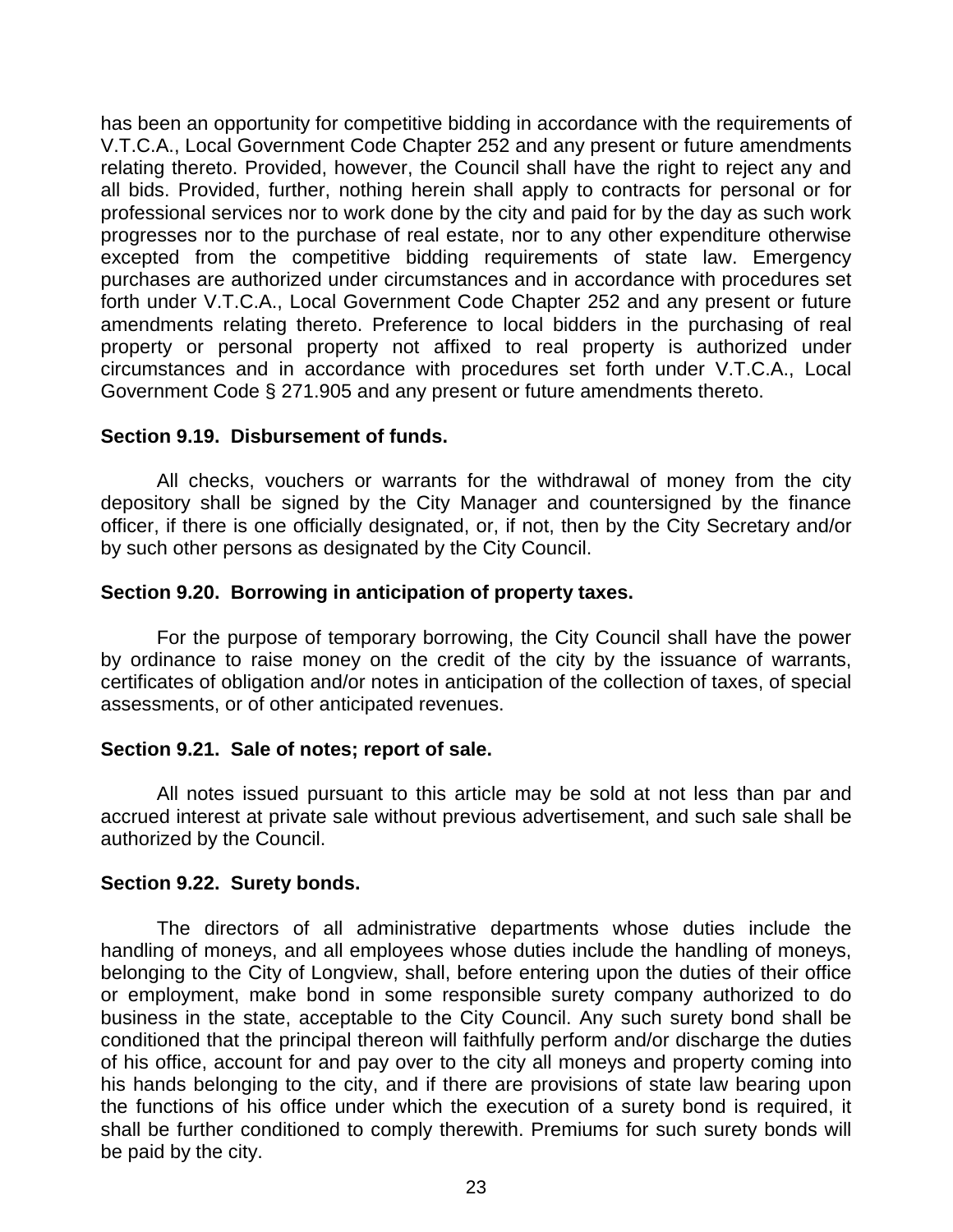## <span id="page-24-0"></span>**ARTICLE X. INCURRING INDEBTEDNESS**

## **Section 10.01. Powers to issue.**

In keeping with the constitution of the State of Texas and not contrary thereto, the City of Longview shall have the power to borrow money on the credit of the city for any public purpose not now or hereafter prohibited by the constitution and laws of the State of Texas, and shall have the right to issue all tax bonds, revenue bonds, funding and refunding bonds, time warrants, certificates of obligation and other evidence of indebtedness as now authorized or as may hereafter be authorized to be issued by any city under and in accordance with the restrictions, conditions and laws of the State of Texas.

#### **Section 10.02. Sale of bonds.**

No bonds issued by the City of Longview shall be invalid because they are sold for less than par value and accrued interest. The Council shall have the right to reject any or all bids.

## **Section 10.03. Interest and sinking funds.**

It shall be the duty of the Council to levy an annual tax sufficient to pay the interest on and provide the necessary sinking fund required by law on all outstanding general obligation bonds, time warrants, and certificates of obligation of the city. The proportion of ad valorem taxes which are devoted for debt service shall be subject to the limitations imposed by state law. The interest and sinking fund shall be deposited in a separate account and shall not be diverted to or used for any other purpose than to pay the interest and principal on all such bonds, time warrants, and certificates of obligations issued by the City of Longview. The sinking fund maintained for the redemption of any debt may be invested in any interest-bearing security authorized by the laws of this state. Investments of all sinking funds for interest shall mature at least fifteen (15) days prior to the date of payment due on bonds issued by the City of Longview. The Council may invest public funds as authorized by the Public Funds Investment Act of V.T.C.A., Chapter 2256 Government Code, as amended, or as to any lawful investment otherwise specifically permitted by state law.

## **Section 10.04. Revenue bonds.**

The city shall have power to borrow money for the purpose of constructing, purchasing, improving, extending or repairing of public utilities, recreational facilities or facilities for any other self-liquidating municipal function not now or hereafter prohibited by any general laws of the state, and to issue revenue bonds to evidence the obligation created thereby. Such bonds shall be a charge upon and payable solely from the properties or interest therein acquired and the income therefrom, and shall never be a debt of the city. All revenue bonds issued by the city shall be in accordance with state law.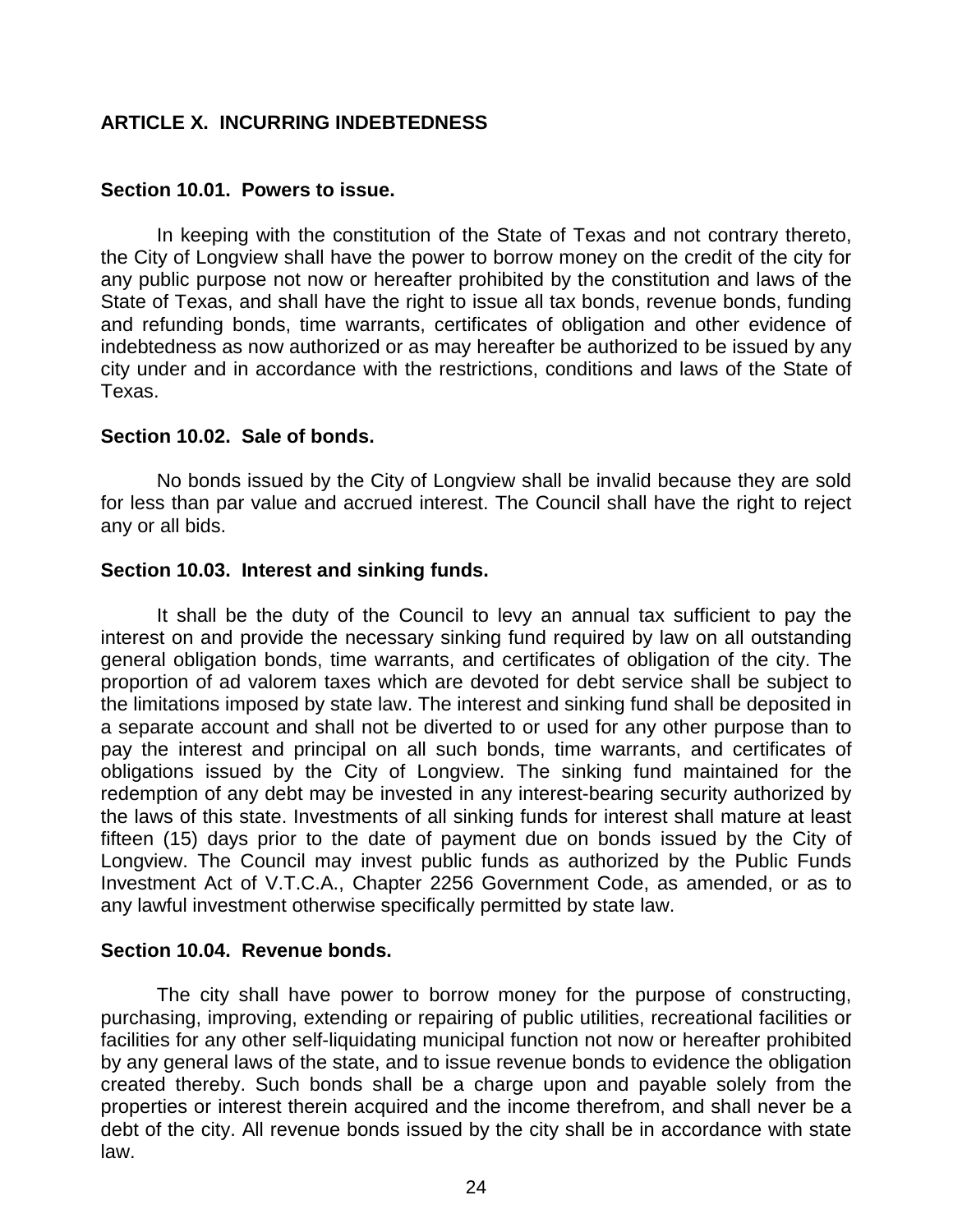## **Section 10.05. Execution and registration of bonds.**

All bonds, warrants and certificates of indebtedness shall be signed by the mayor, countersigned by the City Secretary, and sealed with the seal of the city in the manner provided by general law, and shall be payable at such times and place or places as may be fixed therein. It shall be the duty of the mayor, when such bonds are issued, to forward the same to the attorney general of the State of Texas for approval and for registration by the comptroller of public accounts.

## **Section 10.06. Bond register.**

The Director of Finance or other officer of the city designated by the City Manager shall keep, or cause to be kept, for and on behalf of the city a complete bond registry and books showing all bonds, warrants and certificates of indebtedness issued, the date and amount thereof, the rate of interest, maturity and other information pertinent thereto, of all bonds or other indebtedness surrendered and all other transactions of the Council having reference to the refunding of the indebtedness surrendered and all other transactions of the Council having reference to the refunding of the indebtedness of said city. When bonds or their coupons are paid, their payment or cancellation shall be noted in said registry. The books shall be safely kept among the records of the city.

## <span id="page-25-0"></span>**ARTICLE XI. TAX ADMINISTRATION**

## **Section 11.01. Reserved.**

## **Section 11.02. Power to tax; franchise taxes; occupation taxes.**

- (a) The City Council shall have the power under the provisions of state law to levy, assess and collect an annual tax upon all taxable property within the city not to exceed the maximum provided by the constitution and general laws of the State of Texas.
- (b) The City Council shall have the power annually to levy and collect a street rental charge against any public service corporation, person, or entity whether holding a franchise or not for the privilege of the use and occupancy of public streets, alleys or grounds of the city, separately from the tangible property of such corporations, companies and corporate institutions, as authorized by the state laws, and shall have the full power to enforce the collection of such rental charges.
- (c) The City Council shall have the right to assess and collect such occupation taxes, licenses and franchise taxes upon trades, professions, occupations and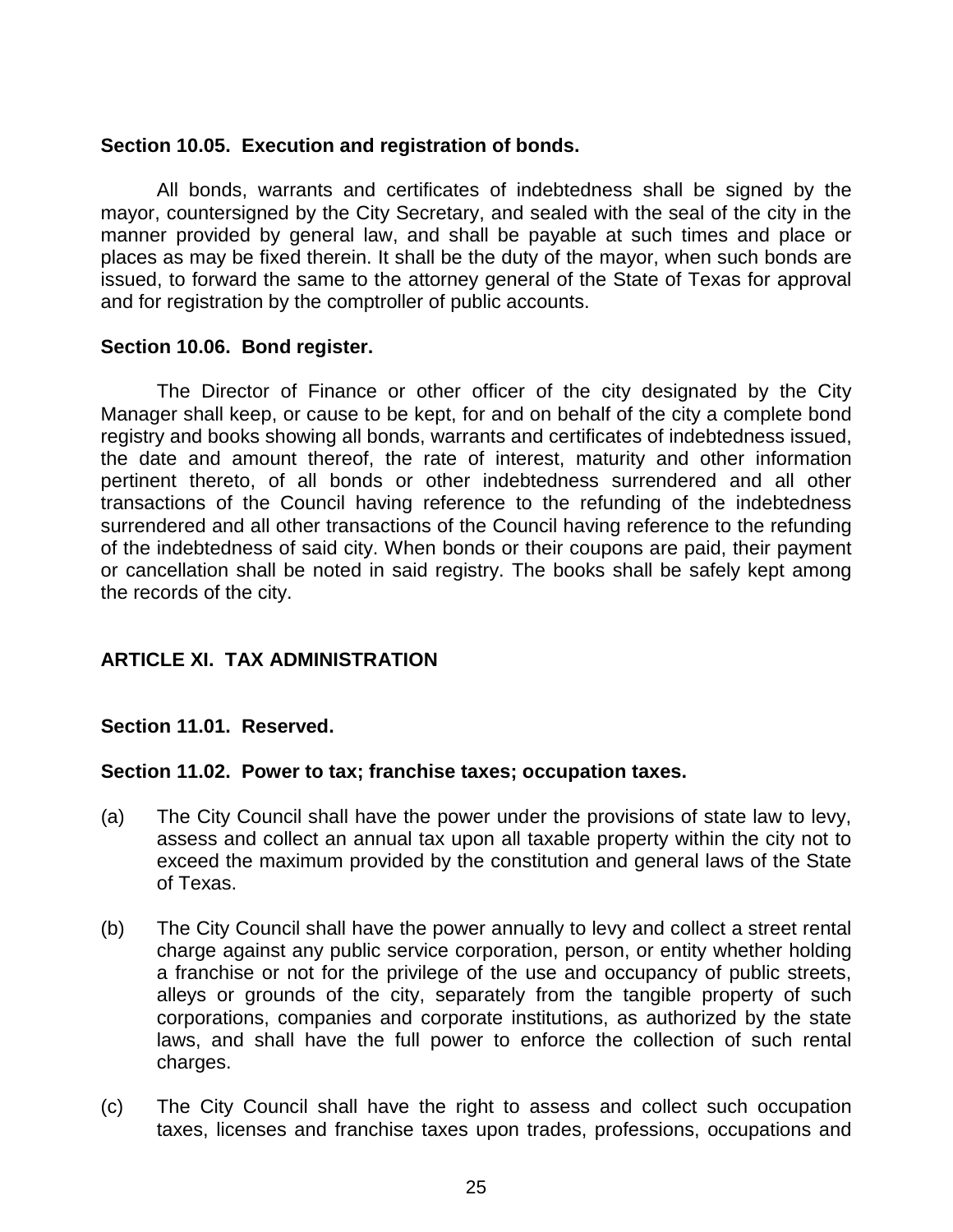any business transaction carried on in said city as may be authorized by the general laws of the State of Texas.

(d) All existing taxes, assessments and charges of whatever kind or nature heretofore levied by the City of Longview shall remain in full force and effect until and unless repealed or changed by ordinance.

#### **Section 11.03. Property subject to tax; method of assessment.**

All property, real, personal or mixed, lying and being within the corporate limits of the City of Longview on the first day of January, not expressly exempted by law, shall be subject to annual ad valorem taxation at its true market value. The mode and manner of making renditions, tax lists, assessments, tax rolls, delinquent tax rolls, collections and procedures for enforcing collection of such taxes shall be in accordance with the state laws governing the levy and collection of ad valorem taxes by cities, school districts and counties. The Gregg County Appraisal District shall assess all property which has been omitted from assessment in prior years upon a current supplemental assessment roll. The taxes upon such supplemental assessments shall be due at once, and if not paid within sixty (60) days thereafter, shall be deemed delinquent, and shall be subject to the same penalty and interest as other delinquent taxes for such year. If the ownership of any property should be unknown to the Gregg County Appraisal District shall enter that fact in the record.

In addition to the powers granted by this section, the city shall have the same power as county tax assessors and collectors in Texas to make back assessments, all at the same value and tax rates as such property should have been assessed and taxed for past years, and indicating the year or years for which it is assessed.

**Section 11.04. Reserved.**

**Section 11.05. Reserved.**

**Section 11.06. Reserved.**

**Section 11.07. Reserved.**

#### **Section 11.08. Taxes; when due and payable.**

All taxes due the City of Longview shall be payable at the office of the Gregg County Tax Assessor or as may otherwise be so designated and may be paid at any time after the tax rolls for the year have been completed and approved, which shall be not later than October first.

#### **Section 11.09. Tax liens.**

The tax levied by the city is hereby declared to be a lien, charge or encumbrance upon the property upon which the tax is due, which lien, charge or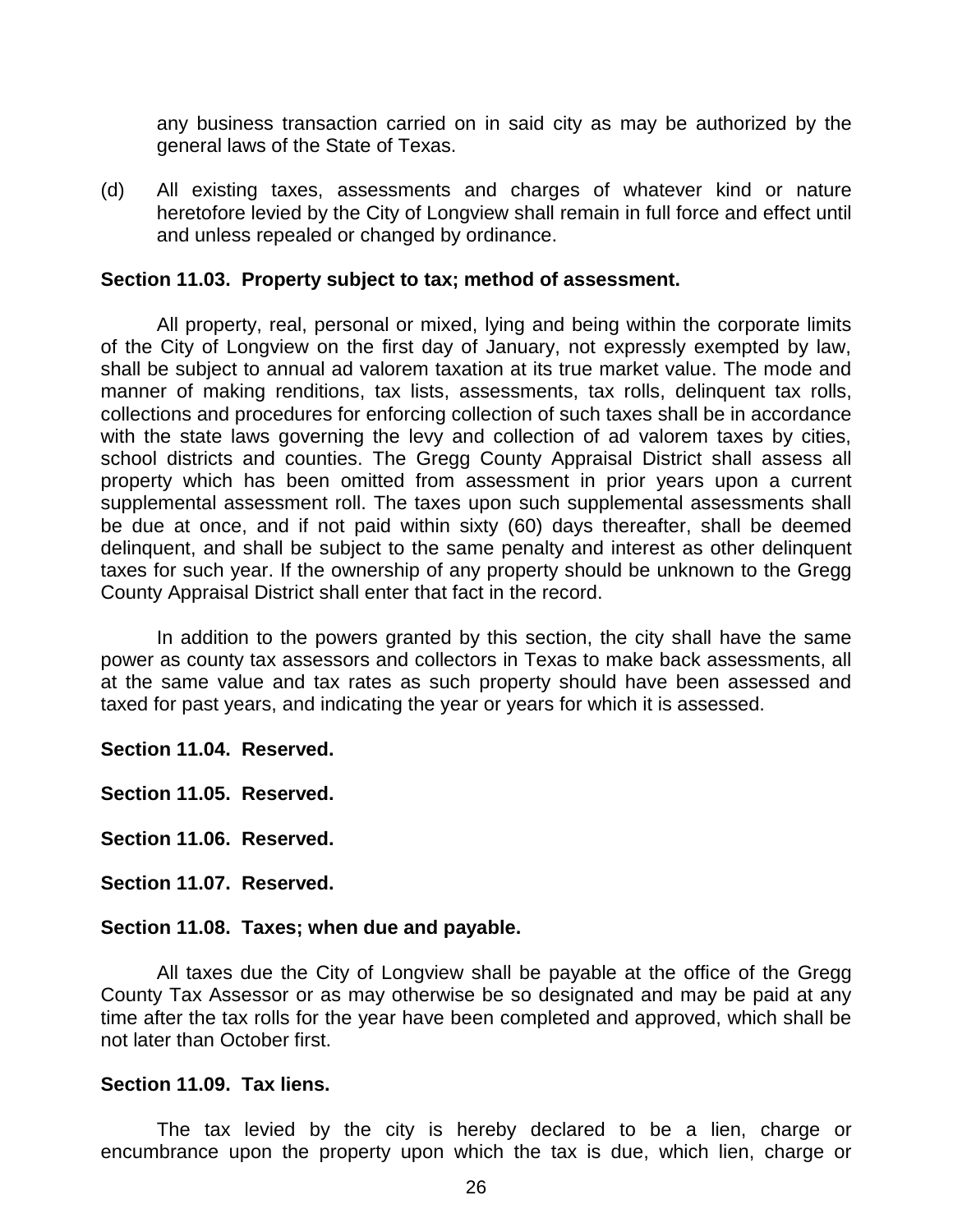encumbrance the city is entitled to enforce and foreclose in any court having jurisdiction over the same, and the lien, charge and encumbrance on the property in favor of the city, for the amount of the taxes, penalties, interest and other costs due on such property is such as to give the state courts jurisdiction to enforce and foreclose said lien on the property on which the tax is due, not only as against any resident of this state or person whose residence is unknown, but also as against nonresidents. All taxes upon real estate shall especially be a lien and a charge upon the property, real, personal or mixed, upon which the taxes are due, which lien may be foreclosed in any court having jurisdiction. The city's tax lien shall exist from January first in each year until the taxes are paid. Such lien shall be prior to all other claims, and no gift, sale, assignment or transfer of any kind, or judicial writ of any kind, can defeat such lien.

All persons or corporations owning or holding personal property or real estate in City of Longview on the first day of January of each year shall be liable for all municipal taxes levied thereon for such year.

The personal property of all persons owing any taxes to the City of Longview is hereby made liable for all of said taxes, whether the same be due upon personal or real property, or upon both.

#### **Section 11.10. Arrears of taxes offset to debt against city.**

The city shall be entitled to counterclaim and offset against any debt, claim, demand or account owed by the city to any person, firm or corporation who is in arrears to the city for taxes, in the amount of taxes so in arrears, including all penalties and interest, and no assignment or transfer of such debt, claim, demand or account after the said taxes are due shall affect the right of the city to so offset against the same.

## **Section 11.11. Additional power of Council.**

Except as otherwise provided by law, or this Charter, the Council shall have the power to provide by ordinance for the assessment and collection of all taxes, and to make such rules, regulations and mode of procedure to enforce the collection by and payment to the tax assessor-collector as it may deem expedient, and shall provide such penalties for the failure to pay such taxes as it may deem expedient.

## <span id="page-27-0"></span>**ARTICLE XII. FRANCHISES AND PUBLIC UTILITIES**

#### **Section 12.01. Powers of the city.**

In addition to the city's power to buy, construct, lease, maintain, operate and regulate public utilities and to manufacture, distribute and sell the output of such utility of such utility operations, the city shall have such further powers as may now or hereafter be granted under the constitution and laws of the State of Texas.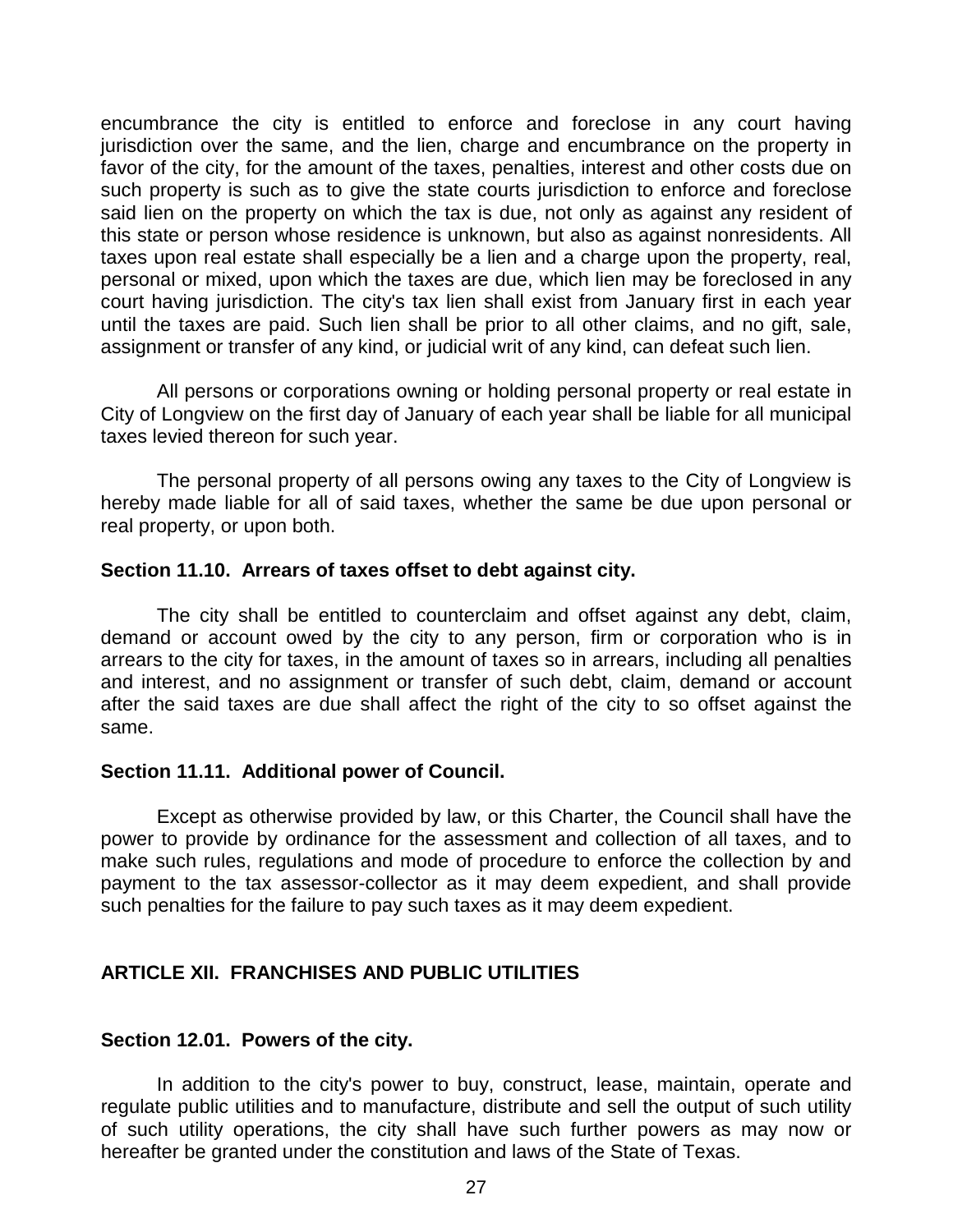## **Section 12.02. Franchises; power of council.**

The Council shall have any and all authority and power to grant, amend, renew or extend by ordinance all franchises of any and all public utilities of every character, including cable television, operating within the City of Longview, and for such purposes is granted full power allowed under state and federal law and the Texas and United States Constitutions. All ordinances granting, amending, renewing or extending franchises for public utilities shall be read at two (2) separate regular meetings of the Council and shall not be finally passed until thirty (30) days after the first reading; and no such ordinance shall take effect until sixty (60) days after its final passage; and pending such time, the full text of such ordinance shall be published once each week for four (4) consecutive weeks in the official newspaper of the City of Longview, and the expense of such publication shall be borne by the proponent of the franchise. No public utility franchise shall be transferable except to persons, firms or corporations taking all or substantially all of the holder's business in the City of Longview and except with the approval of the Council expressed by ordinance. No franchise shall be granted for an indeterminate term nor for a term of more than twenty-five (25) years. No exclusive franchise shall ever be granted. The City of Longview shall have any and all powers and authority in regards to any and all franchises allowed under state and federal law and the Texas and United States Constitutions.

## **Section 12.03. Franchise value not to be allowed.**

In fixing reasonable rates and charges for utility service within the city and in determining the just compensation to be paid by the city for public utility property which the city may acquire by condemnation or otherwise, nothing shall be included as the value of any franchise granted by the city under this Charter.

## **Section 12.04. Right of regulations.**

All grants, renewals, extensions or amendments to public utility franchises, whether it be so provided in the ordinance or not, shall be subject to the right of the city:

- (a) to repeal the same by ordinance at any time for failure to begin construction or operation within the time prescribed or for failure otherwise to comply with the terms of the franchise, such power to be exercised only after due notice and hearing.
- (b) to require an adequate and reasonable extension of plant and service, and the maintenance of the plant and fixtures at the standard necessary to render the highest reasonable quality of utility service to the public.
- (c) to establish reasonable standards of service and quality of products and prevent unjust discrimination in service or rates.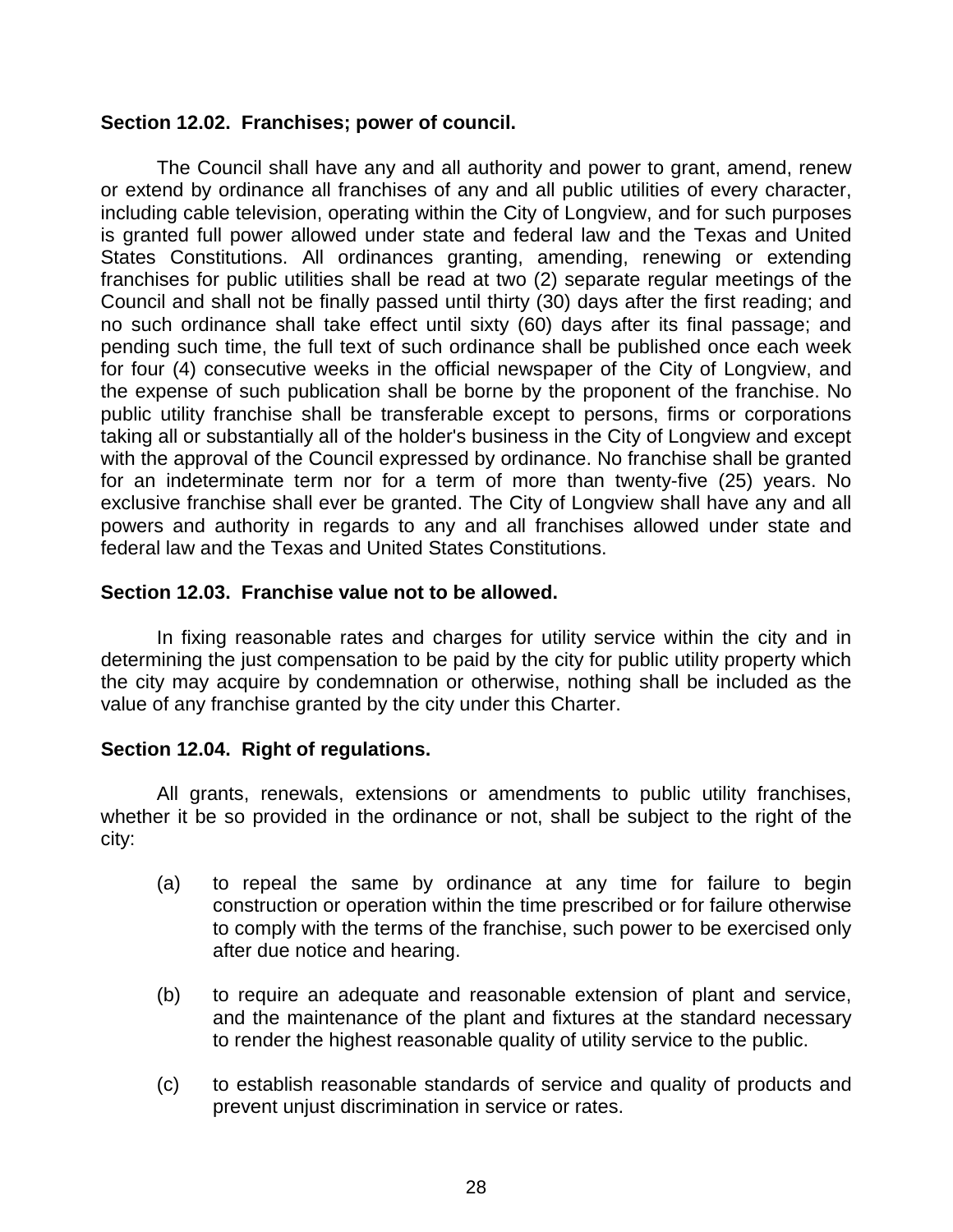- (d) to prescribe the form of accounts kept by each such utility. If the franchise or ordinance does not prescribe the form of accounts kept by each utility, then it shall keep its accounts in accordance with the utility system of accounts for said utility prescribed by the National Association of Railroad and Public Utility Commissioners, the Texas Railroad Commission, or their successors or other state or federal utility regulating agencies.
- (e) to examine and audit the accounts and other records of any such utility at any time and to require annual and other reports, including reports on local operations by each such public utility.
- (f) to impose such reasonable regulations and restrictions as may be deemed desirable or conducive to the safety, welfare and accommodation of the public.
- (g) to regulate any and all franchises as may be allowed under state and federal law and the Texas and United States Constitutions.

## **Section 12.05. Consent of property owners.**

The consent of abutting and adjacent property owners shall not be required for the construction, extension, maintenance, or operation of any public utility, but nothing in this Charter or in any franchise granted thereunder shall ever be construed to deprive any such property owners of any right of action for damage or injury to his property as now or hereafter provided by law.

## **Section 12.06. Extensions.**

All extensions of public utilities within the city limits shall become a part of the aggregate property of the public utility, shall be operated as such, and shall be subject to all the obligations and reserved rights contained in this Charter and in any original grant hereafter made. The right to use and maintain any extension shall terminate with the original grant. In case of an extension of public utility operated under a franchise hereafter granted, such right shall be terminable at the same time and under the same conditions as the original grant.

## **Section 12.07. Temporary permits.**

Permits for minor or temporary privileges in the streets, public ways and public places of the city may be granted and revoked from time to time, provided they are unconditionally revocable at the will of the governing body. Such permits shall not be deemed franchises as the term is used in this Charter.

## **Section 12.08. Other conditions.**

All franchises heretofore granted are recognized as contracts between the City of Longview and the grantee, and the contractual rights as contained in any such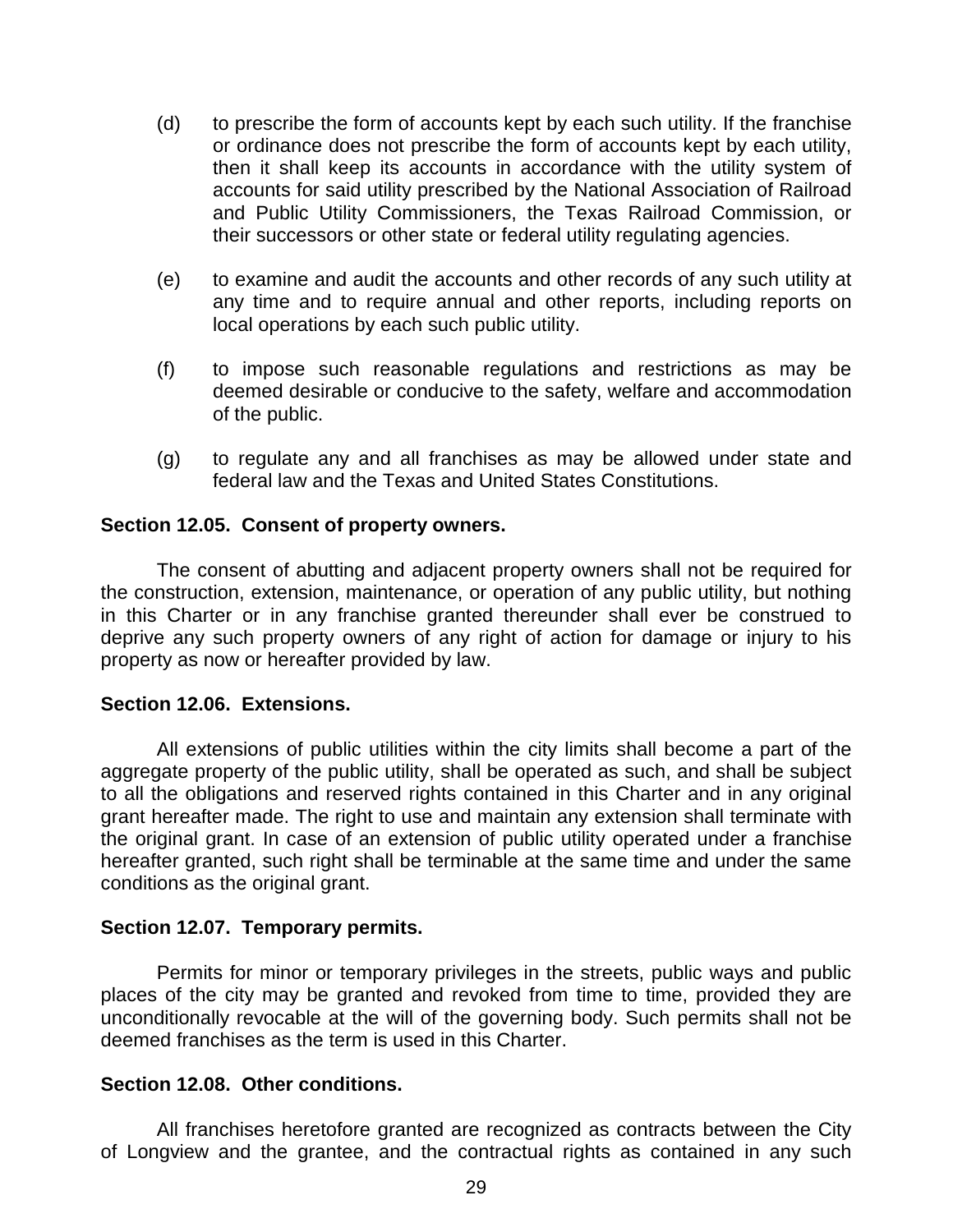franchises shall not be impaired by the provisions of this Charter, except that the power of the City of Longview to exercise the right of eminent domain in the acquisition of any utility property is in all things reserved, and except the general power of the city heretofore existing and herein provided for to regulate the rates and services of a utility, which shall include the right to require adequate and reasonable extension of plant and service and the maintenance of the plant fixtures at the standard necessary to render the highest reasonable quality of utility service to the public. Every public utility franchise hereafter granted shall be held subject to all the terms and conditions contained in the various sections of this article whether or not such terms are specifically mentioned in the franchise. Nothing in this Charter shall operate to limit in any way, as specifically stated, the discretion of the Council or the voters of the city in imposing terms and conditions as may be reasonable in connection with any franchise grant, including the right to require such compensation or rental as may be permitted by the laws of the State of Texas. The City of Longview shall have any and all powers and authority in contracting for franchises as allowed under state and federal law and the Texas and United States Constitutions.

## **Section 12.09. Franchise records.**

Within six (6) months after this Charter takes effect, every public utility and every owner of public utility franchise shall file with the city certified copies of all franchises owned or claimed, or under which such utility is operated in the City of Longview. The city shall compile and maintain a public record of public utility franchises.

## **Section 12.10. Regulation of rates.**

The City Council shall have the power by ordinance to fix and regulate, after public hearing and reasonable notice, the price of water, gas, electric lights, electric power, steam heat and cable television, and to regulate and fix the fares, and charges of local telephone service and charges of all public transportation of every kind, whether transporting passengers, freight, or baggage, and generally to fix and regulate the rates and charges of all public utilities of every kind operating within the corporate limits of the City of Longview. The City Council shall have any and all powers and authority in regards to franchise rate regulation allowed under state and federal law and the Texas and United States Constitutions.

## <span id="page-30-0"></span>**ARTICLE XIII. BOARDS AND COMMISSIONS**

#### **Section 13.01. Boards and commissions.**

The City Council shall have authority to establish by ordinance such boards, commissions, and committees as it may deem necessary for the conduct of city business and management of municipal affairs. The authority, functions and responsibilities of such boards, commissions and committees shall be such as is spelled out in the ordinance establishing them. All existing boards and commissions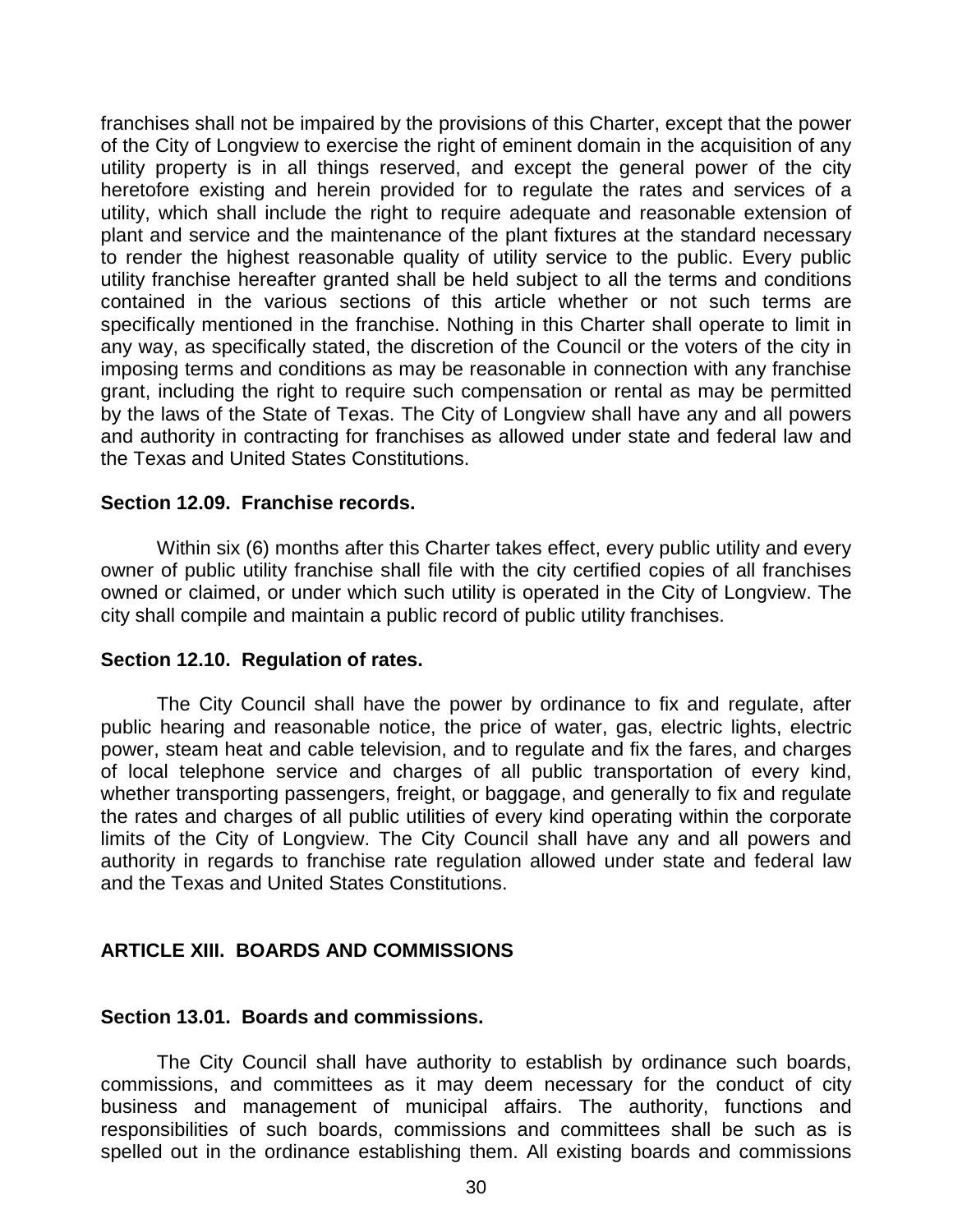heretofore established shall be continued in accordance with the ordinances or other acts under which they have been created, or until the City Council shall by ordinance abolish, modify or alter the ordinances or acts under which they exist. Notwithstanding any other provision of this Charter the elected City Council shall have paramount authority over all matters affecting the budgets, appropriation of funds, expenditures, purchases and sale of properties and procedures for accounting therefor, consistent with the express provision of this Charter and applicable provisions of the state constitution and laws of this state.

## <span id="page-31-0"></span>**ARTICLE XIV. INITIATIVE, REFERENDUM AND RECALL**

## **Section 14.01. Power of initiative.**

The voters shall have power to propose any ordinance except an ordinance appropriating money or authorizing the levy of taxes, and to adopt or reject the same at the polls, such power being known as the initiative. Any initiative ordinance may be submitted to the Council by a petition signed by currently qualified voters of the city equal in number to at least ten (10) percent of the total number of the qualified voters registered to vote at the last regular municipal election. To be valid, a petition be submitted for the purpose of complying with an initiative election process shall comply with the Texas Election Code, as amended and shall be for a subject for which the initiative election process is authorized by state law.

## **Section 14.02. Power of referendum.**

The voters shall have power to approve or reject at the polls any ordinance passed by the Council or submitted by the Council to a vote of the voters, such power being known as the referendum, except in cases of bond ordinances and ordinances making the annual tax levy.46 Ordinances submitted to the Council by initiative petition and passed by the Council without change shall be subject to the referendum in the same manner as other ordinances. Within twenty (20) days after the enactment by the Council of any ordinance which is subject to a referendum, a petition signed by currently qualified voters of the city equal in number to at least ten (10) percent of the total number of the qualified voters registered to vote at the last preceding regular municipal election may be filed with the City Secretary requesting that any such ordinance be submitted to a vote of the voters. To be valid, a petition be submitted for the purpose of complying with a referendum election process shall comply with the V.T.C.A., Election Code, as amended and shall be for a subject for which the referendum election process is authorized by state law.

## **Section 14.03. Frequency of election.**

Special elections on initiated or referred ordinances shall be held on one of the uniform election dates as specified in the V.T.C.A. Election Code, as amended, and no ordinance on the same subject as an initiated ordinance which has been defeated or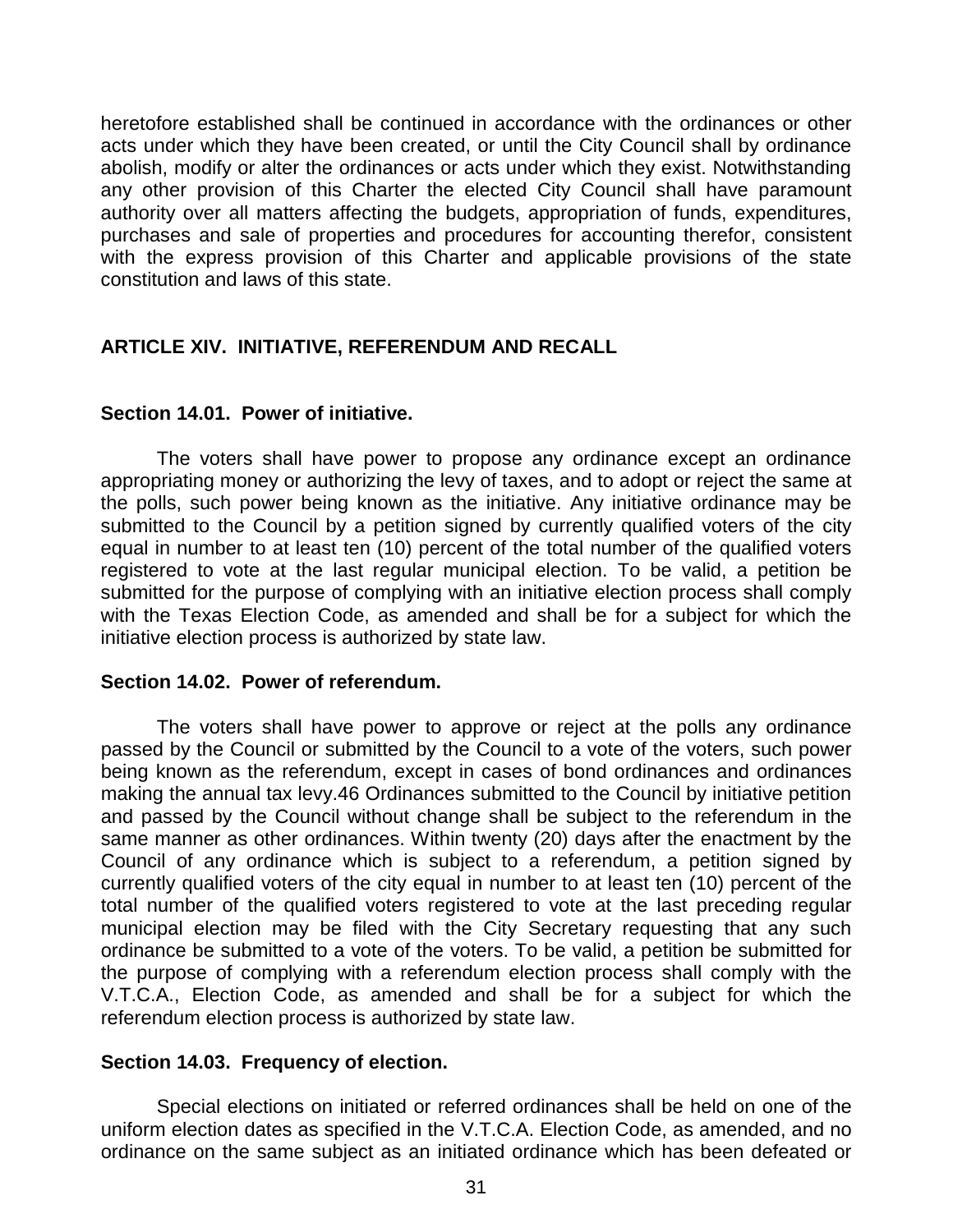on the same subject as a referred ordinance which has been approved at any election may be initiated by the voters within one year from the date of such election.

## **Section 14.04. Form of petition.**

Initiative petition papers shall contain the full text of the proposed ordinance. The signatures to initiative or referendum petitions need not all be appended to one paper, but to each separate petition there shall be attached a statement of the circulator thereof as provided by this section. Each signer of any petition paper shall sign his name in ink or indelible pencil, and shall indicate after his name his place of residence by street and number, or other description sufficient to identify the place. There shall appear on each petition the names and addresses of five (5) voters, who, as a committee of the petitioners, shall be regarded as responsible for the circulation and filing of the petition. Attached to each separate petition paper there shall be an affidavit of the circulator thereof that he only personally circulated the foregoing paper, that it bears a stated number of signatures appended thereto which were made in his presence, and that he believes them to be the genuine signatures of the persons whose names they purport to be.

## **Section 14.05. Filing examination and certifications.**

All petition papers comprising an initiative or referendum petition shall be assembled and filed with the City Secretary as one instrument. Within ten (10) days after the petition is filed, the City Secretary shall determine whether each paper of the petition has a proper statement of the circulator, and whether the petition is signed by a sufficient number of qualified voters. The City Secretary shall declare any petition paper entirely invalid which does not have attached thereto an affidavit signed by the circulator thereof. After completing his examination of the petition, if the City Secretary certifies that the petition is insufficient, he shall set forth in his certificate the particulars in which it is defective, and shall at once notify the petitioners of his findings. The City Secretary shall then notify the Council of the results of his examination at its next regular meeting.

An initiative or referendum petition may be amended at any time within ten (10) days after the notification of the insufficiency has been sent by the City Secretary, by filing of a supplementary petition upon additional papers signed and filed as provided in case of an original petition. The City Secretary shall, within five (5) days after such an amendment is filed, make examination of the amended petition, and, if the petition be still insufficient, he shall file his certificate to that effect in his office, and notify the committee of petitioners of his findings, and no further action shall be had on such insufficient petition. The finding of the insufficiency of a petition shall not prejudice the filing of a new petition for the same purpose.

When a referendum petition, or amended petition as defined above, has been certified as sufficient by the City Secretary, the ordinance specified in the petition shall not go into effect, or further action thereunder shall be suspended if it shall have gone into effect, until and unless approved by the voters, as hereinafter provided.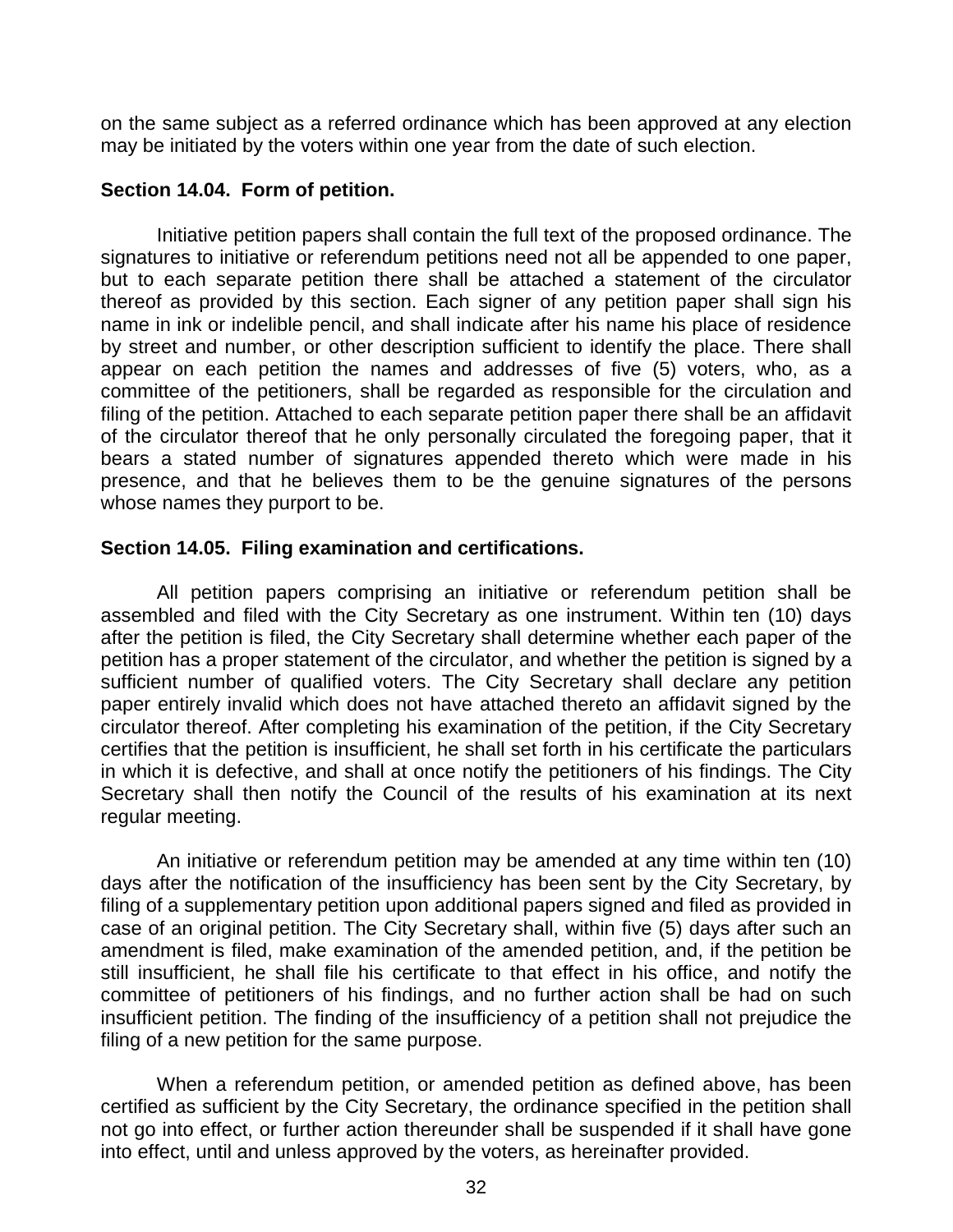#### **Section 14.06. Council consideration and submission to voters.**

Whenever the Council receives a certified initiative or referendum petition from the City Secretary, it shall proceed at once to consider such petition. A proposed initiative ordinance shall be read, and provision shall be made for a public hearing upon the proposed ordinance. The Council shall take final action on the ordinance not later than sixty (60) days after the date on which such ordinance was submitted to the Council by the City Secretary. A referred ordinance shall be reconsidered by the Council, and its final vote upon such reconsideration shall be upon the question, "Shall the ordinance specified in the referendum petition be repealed?"

If the Council shall fail to pass an ordinance proposed by the initiative petition, or shall pass it in a form different from that set forth in the petition therefor, or if the Council fails to repeal a referred ordinance, the proposed or referred ordinance shall be submitted to the voters on one of the uniform election dates as specified in the V.T.C.A., Election Code, as amended from the date the Council takes its final vote thereon. The Council may, in its discretion, and if no regular election is to be held within such period, provide for a special election. Special election laws as set out in the V.T.C.A., Election Code, as amended shall be applicable to, and control in all such elections.

Ordinances submitted to vote of the voters in accordance with the initiative and referendum provisions of this Charter shall be submitted by ballot title, which shall be prepared in all cases by the City Attorney, but it shall be finally approved by the City Council. The ballot title may be different from the legal title of any such initiated or referred ordinance and shall be a clear, concise statement, without argument or prejudice, descriptive of the substance of such ordinance and if a paper ballot is used, it shall have below the ballot title the following propositions, one above the other in the order indicated: "FOR THE ORDINANCE" and "AGAINST THE ORDINANCE," Any number of ordinances may be voted on at the same election, and may be submitted on the same ballot, but any paper ballot used for voting on an initiated or referred ordinance or ordinances shall be for that purpose only. If voting machines are used, the ballot title of any ordinance shall have below it the same two (2) propositions, one above the other or one preceding the other in the order indicated, and the voter shall be given an opportunity to vote for either of the two (2) propositions and thereby to vote for or against the ordinance.

## **Section 14.07. Referendum petitions; suspension of effect of ordinances.**

When a referendum petition is filed with the City Secretary, the ordinance sought to be reconsidered shall be suspended from taking effect. Such suspension shall terminate when:

- (a) there is a final determination of insufficiency of the petition, or
- (b) the petitioners' committee withdraws the petition, or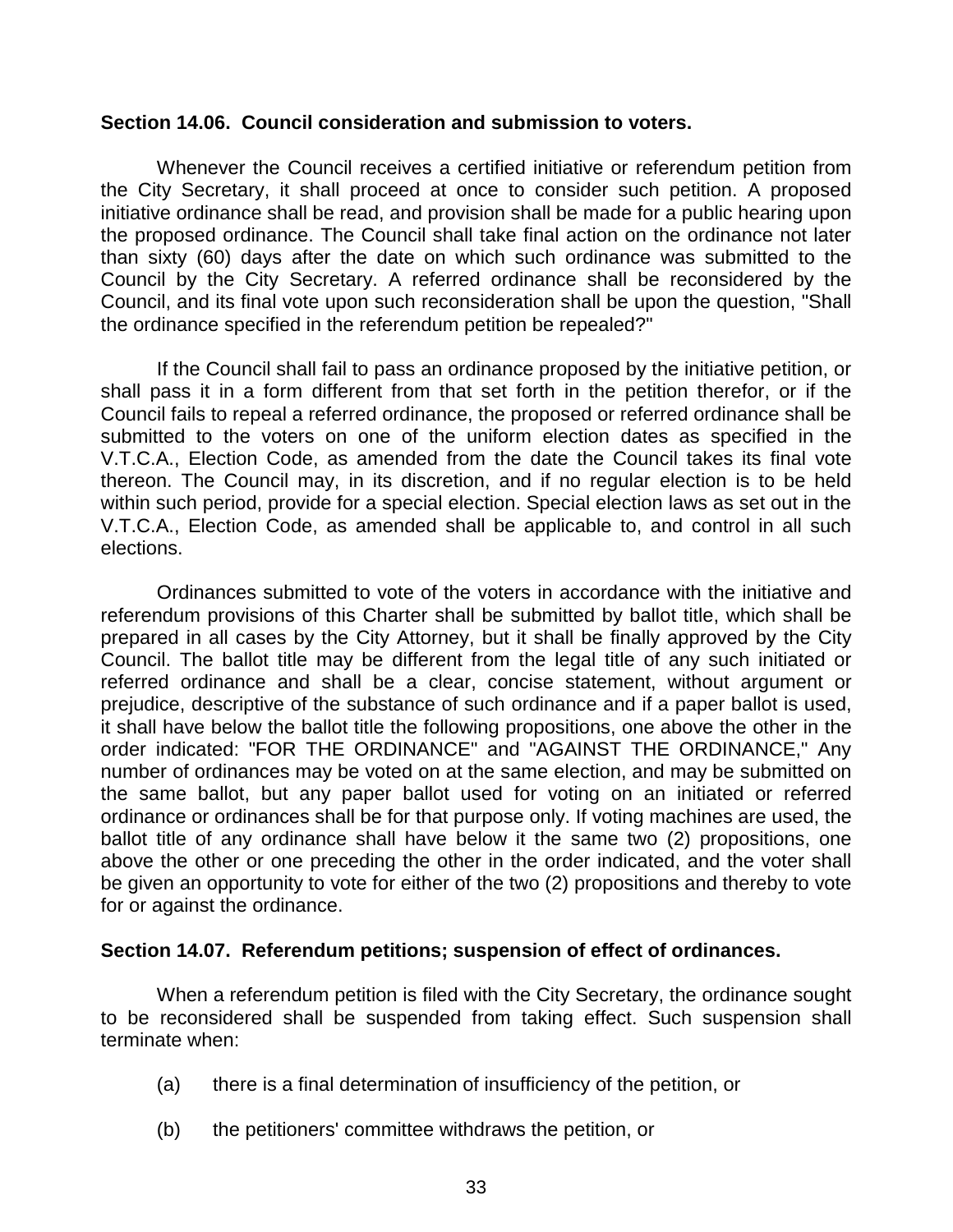- (c) the Council repeals the ordinance, or
- (d) thirty (30) days have elapsed after a vote for repeal of the ordinance has failed.

#### **Section 14.08. Results of referendum elections.**

If a majority of the voters voting on a proposed initiative ordinance shall vote in favor thereof, it shall thereupon be an ordinance of the city. A referred ordinance which is not approved by a majority of the voters voting thereon shall thereupon be deemed repealed. If the conflicting ordinances are approved by the voters at the same election, the one receiving the greatest number of affirmative votes shall prevail to the extent of such conflict.

Initiative and referendum ordinances adopted or approved by the voters shall be published, and may be amended or repealed by the Council, as in the case of other ordinances.

#### **Section 14.09. Power of recall.**

The people of the city or, in the case of a Councilman elected from a district, the people of that district reserve the power to recall any elected officer of the city or from that district. In the case of the Mayor elected at large, such power may be exercised by filing with the City Secretary a petition signed by currently qualified voters of the city equal in number to at least twenty five (25) percent of the total number of currently qualified voters registered to vote at the last regular municipal election demanding the removal of such elected officer. In the case of a Councilman elected from a district, such power may be exercised by filing with the City Secretary a petition signed by currently qualified voters of the district served by such Councilman equal in number to at least twenty-five (25) percent of the total number of currently qualified voters registered to vote at the last regular municipal election in such district demanding the removal of such elected officer. If the petition is certified by the City Secretary to be sufficient, the Council shall order and hold an election forthwith to determine whether such officer shall be recalled, and if the majority of the legal votes are cast for a recall of the officer named on the ballot, the Council shall immediately declare his office vacant, and such vacancy shall be filled forthwith in accordance with the provisions of this Charter. No recall petition shall be filed against an officer within six (6) months after such elected officer takes office.

Any member of the City Council may be removed from office by recall. To be valid, a petition submitted for the purpose of complying with a recall election process shall comply with the Texas Election Code, as amended.

## **Section 14.10. Public hearing to be held.**

The officer whose removal is sought may, within five (5) days after such recall petition has been presented to the City Council, request that a public hearing be held to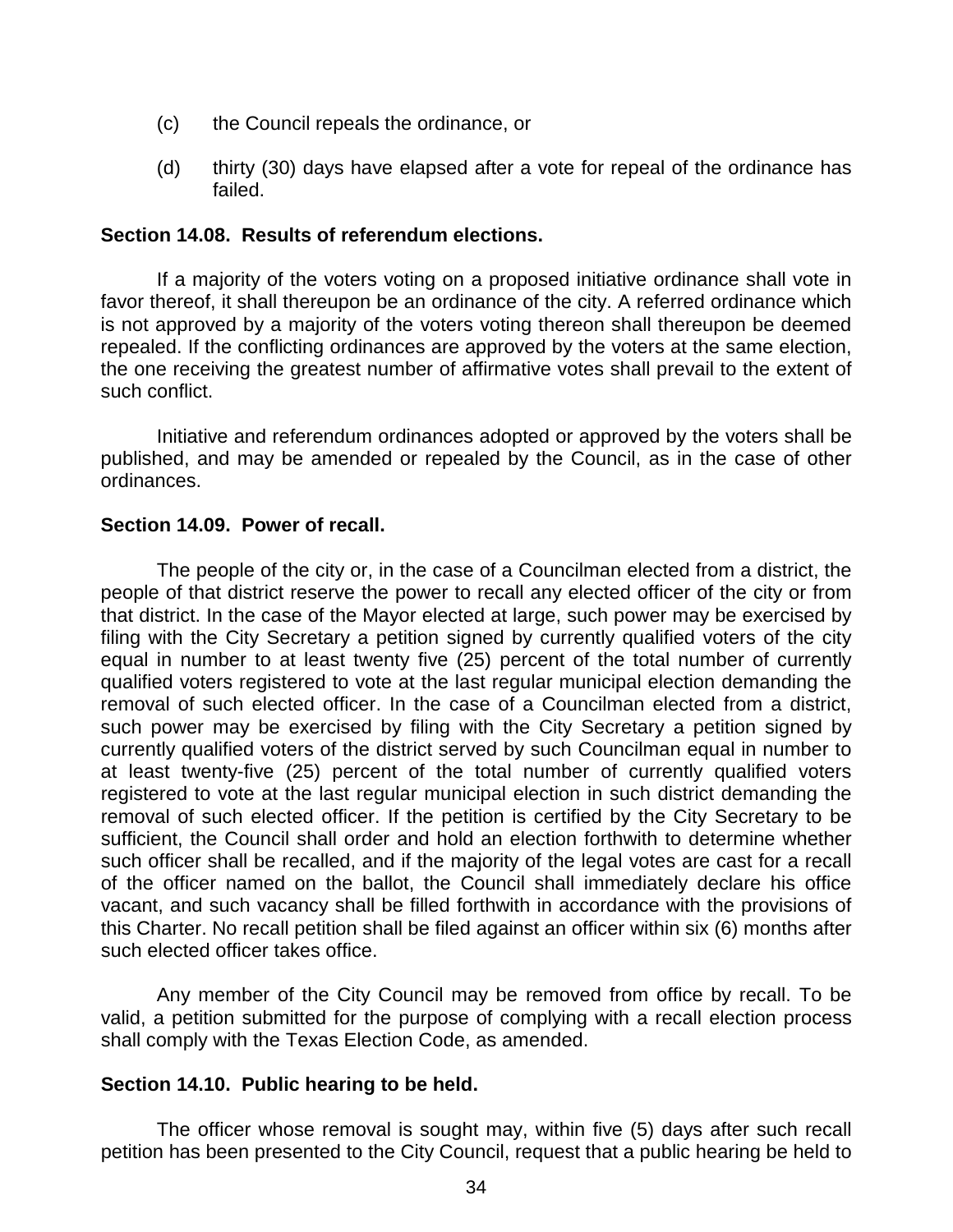permit him to present pertinent facts. In this event the City Council shall order such public hearing to be held not less than five (5) days nor more than fifteen (15) days after receiving such request for a public hearing.

## **Section 14.11. Recall election.**

The City Secretary shall at once examine the recall petition and if he finds it sufficient and in compliance with the provisions of this article of the Charter,52 he shall within five (5) days submit it to the City Council with the City Secretary's certificate to that effect, and notify the officer sought to be recalled of such action. To be valid, a petition submitted for the purpose of complying with a recall election process shall comply with the V.T.C.A., Election code, as amended. If the officer whose removal is sought does not resign within five (5) days after such notice, the City Council shall thereupon order and fix a date for holding a recall election.53 Any such election shall be held not less than thirty (30) nor more than ninety (90) days after the petition has been presented to the City Council or after the public hearing provided in section 14.10 is held, if such hearing is requested, at the same time as any municipal election held within such period; but if no such municipal election be held within such period, the City Council shall call a special election to be held within the time aforesaid.

All qualified voters of the city shall be entitled to cast ballots in a recall election of the Councilman elected at large and all qualified voters in the district in which a recall election for a Councilman elected from the district shall be entitled to cast ballots in the recall election in that district.

Ballots used at recall elections shall conform to the following requirements:

- (a) With respect to each person whose removal is sought, the question shall be submitted "Shall (name of person) be removed from the office of Councilman by recall?"
- (b) Immediately below each such question there shall be printed the two (2) following propositions, one above the other, in the order indicated:

"For the recall of (name of person)"

"Against the recall of (name of person)".

## **Section 14.12. Results of recall election.**

If a majority of the votes cast at a recall election shall be against the recall of the officer named in the ballot, he shall continue in office for the remainder of his unexpired term, subject to recall. If a majority of the votes cast at such election be for the recall of the officer named on the ballot, he shall, regardless of any technical defects in the recall petition, be deemed removed from office, and the vacancy shall be filled by the City Council as herein provided.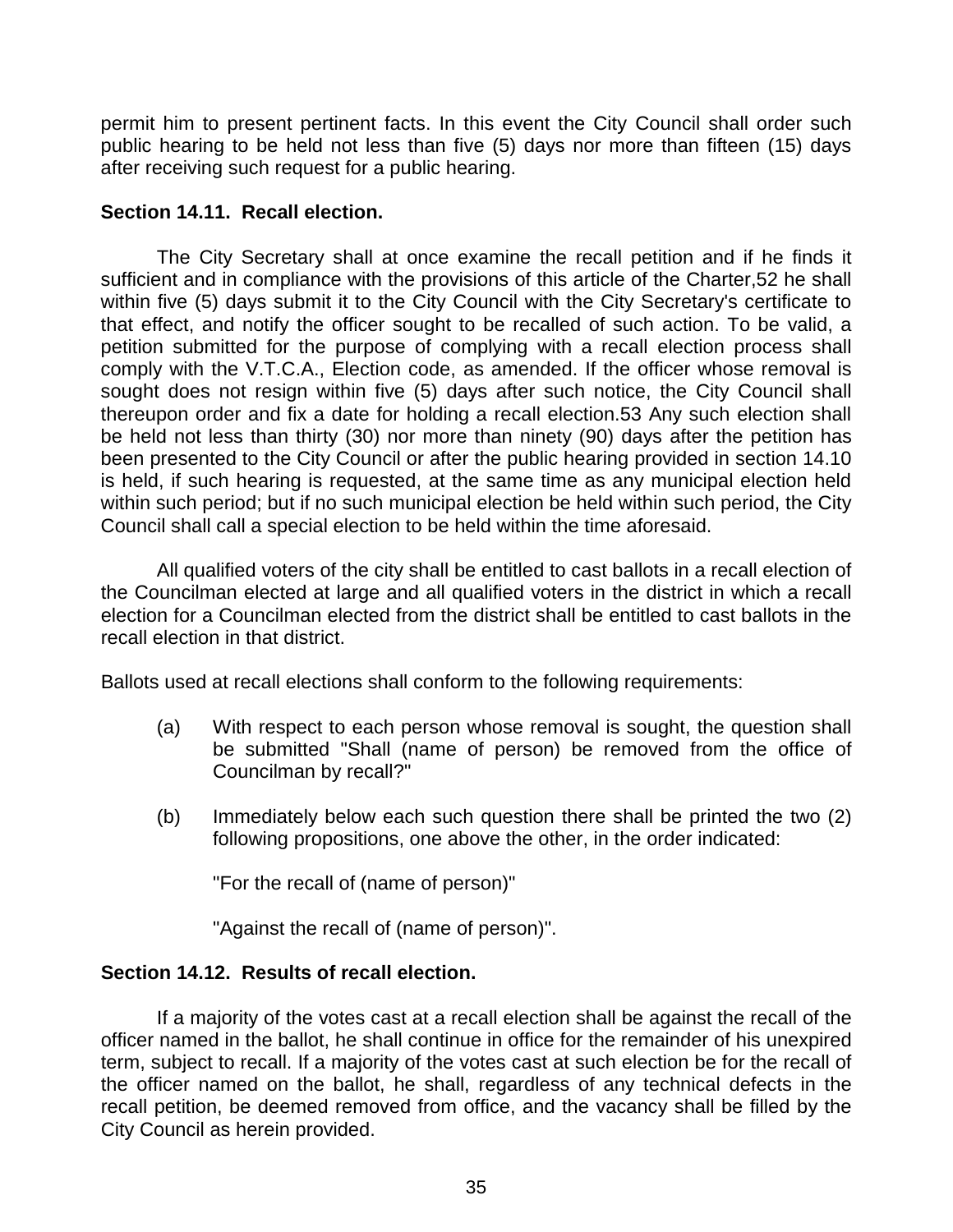## <span id="page-36-0"></span>**ARTICLE XV. GENERAL PROVISIONS**

#### **Section 15.01. Personal financial interests.**

The Mayor, Council members and other officers and employees of the city are subject to conflict of interest provisions as provided in V.T.C.A, Local Government Code Chapter 171 as amended. Any violations of this Section shall result in the forfeiture of office, position or job as well as any penalties provided by State law.

#### **Section 15.02. Official oath.**

All elected officers of the city shall, before entering upon the duties of their respective offices, take and subscribe the official oath prescribed by the constitution of the State of Texas. The oath of office shall be administered by the City Secretary or any other person authorized by law to administer oaths.

#### **Section 15.03. Notice of claim.**

The city shall not be held liable on account of any claim for the death of any person or injuries to any person or damage to any property unless the person making such complaint or claiming such damages shall, within six (6) months after the time at which it is claimed such damages were inflicted upon such person or property, file with the city a written statement under oath, stating the nature and character of such damages or injuries, the extent of the same, the place where same happened, the circumstances under which same happened and the conditions causing same, with a detailed statement of each item of damages and the amount thereof, and if it be for personal injuries, giving a list of any witnesses known by affiant to have seen the accident.

## **Section 15.04. Assignment, execution and garnishment.**

The property, real and personal, belonging to the city shall not be liable for sale or appropriation under any writ or execution. The funds belonging to the city in the hands of any person, firm or corporation shall not be liable to garnishment on account of any debt it may owe or funds or property it may have on hand or owing to any person. Neither the city nor any of its officers or agents shall be required to answer any such writ of garnishment on any account whatever. The city shall not be obligated to recognize any assignment of wages or funds by its employees, agents or contractors.

## **Section 15.05. Security or bond not required.**

It shall not be necessary in any action, suit or proceedings in which the city shall be a party for any bond, undertaking or security to be executed in behalf of the city, but all actions, suits, and proceedings shall be conducted in the same manner as if such bond, undertaking, or security had been given. The city shall have all remedies of appeal provided by law to all courts without bond or security of any kind. For the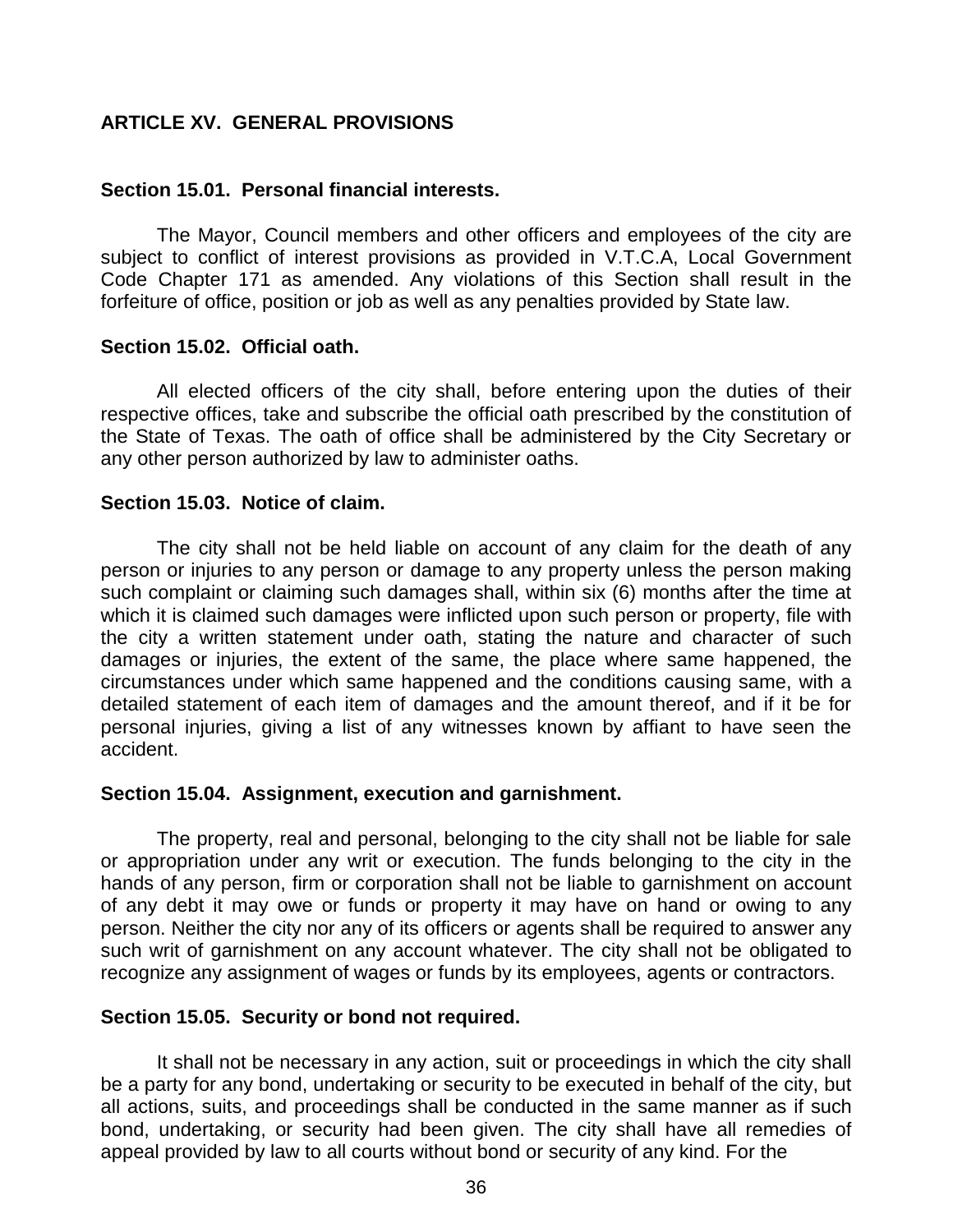purposes of all such actions, suits, proceedings and appeals, the city shall be liable in the same manner and to the same extent as if the bond, undertaking or security had been executed and given.

## **Section 15.06. Nepotism.**

The Mayor, City Council members, officers and employees are subject to applicable nepotism provisions of Chapter 573 of the Texas Government Code, as amended.

## **Section 15.07. Fire limits.**

The City Council may establish fire limits and prescribe the kind and character of materials to be used in buildings constructed within such limits.

## **Section 15.08. When provisions take effect.**

For the purpose of nominating and electing members of the Council, the provisions of this Charter shall be in effect for the regular municipal election to be held in April, 1979. For all other purposes this Charter shall be in effect as provided in Section 15.19.

## **Section 15.09. Ordinances, rules and regulations validated.**

All ordinances, resolutions, rules and regulations of the City of Longview heretofore ordained, passed or enacted, that are in force at the time this Charter becomes effective, and which are not in conflict with such Charter, shall remain in full force until altered, amended or repealed by the City Council after such Charter takes effect.

## **Section 15.10. Separability clause.**

If any section or part of a section of this Charter shall be held invalid by a court of competent jurisdiction, such holding shall not affect the remainder of this Charter nor the context in which such section or part of a section so held invalid may appear, except to the extent that an entire section or part of section may be inseparably connected in meaning and effect with the section or part to which such holding shall directly apply.

## **Section 15.11. Charter amendment.**

This Charter may be amended in accordance with the procedures set forth in V.T.C.A., Chapter 9 Local Government Code and Article 11, Section 5 of the Texas Constitution as amended or as may be hereafter amended.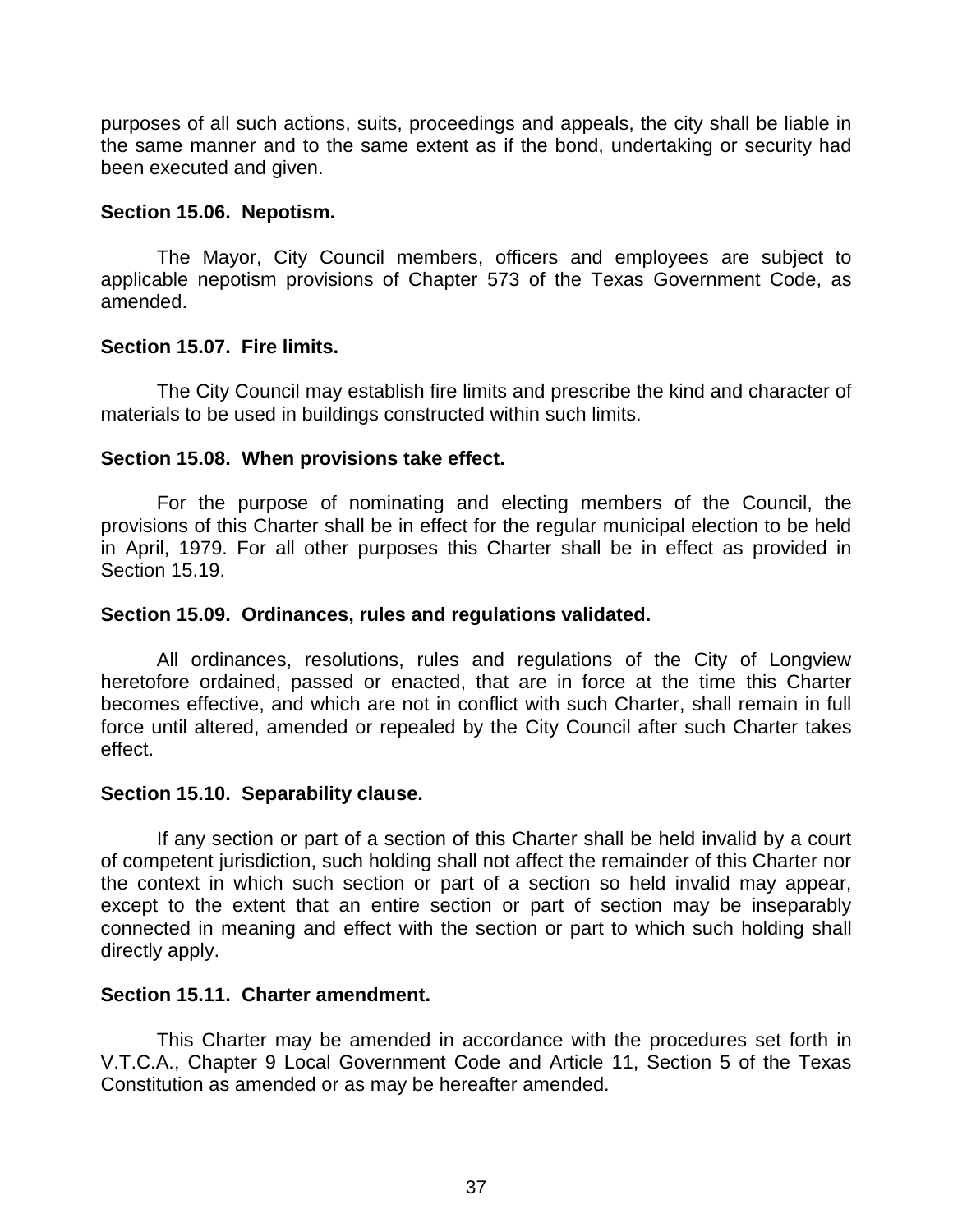## **Section 15.12. Officers and employees.**

- (a) Rights and privileges preserved. Nothing in this Charter, except as otherwise specifically provided, shall affect or impair the rights of privileges of persons who are city officers or employees at the time of its adoption.
- (b) Continuance of office or employment. Except as specifically provided by this Charter, if at the time this Charter takes full effect a city administrative officer or employee holds any office or position which is or can be abolished by or under this Charter, he shall continue in such office or position until the taking effect of some specific provision under this Charter directing that he vacate the office or position. Any elected officer whose office becomes appointive or is or may be abolished by this Charter shall continue in office to which he or she was elected until his or her term expires, at which time such elective office is abolished as such.

## **Section 15.13. Departments, offices and agencies.**

- (a) *Transfer of powers*. If a city department, office or agency is abolished by this Charter, the powers and duties given it by law shall be transferred to the city department, office or agency designated in this Charter or if the Charter makes no provision, designated by the City Council.
- (b) *Property and records.* All property, records and equipment of any department, office or agency existing when this Charter is adopted shall be transferred to the department, office or agency assuming its powers and duties, but, in the event that the powers or duties are to be discontinued or divided between units or in the event that any conflict arises regarding a transfer, such property, records or equipment shall be transferred to one or more departments, offices or agencies designated by the Council in accordance with this Charter.

## **Section 15.14. Pending matters.**

All rights, claims, actions, orders, contracts and legal or administrative proceedings shall continue except as modified pursuant to the provisions of this Charter and in each case shall be maintained, carried on or dealt with by the city department, office or agency appropriate under this Charter.

## **Section 15.15. Judicial notice.**

This Charter shall be deemed a public act, may be read in evidence without pleading or proof, and judicial notice shall be taken thereof in all courts and places.